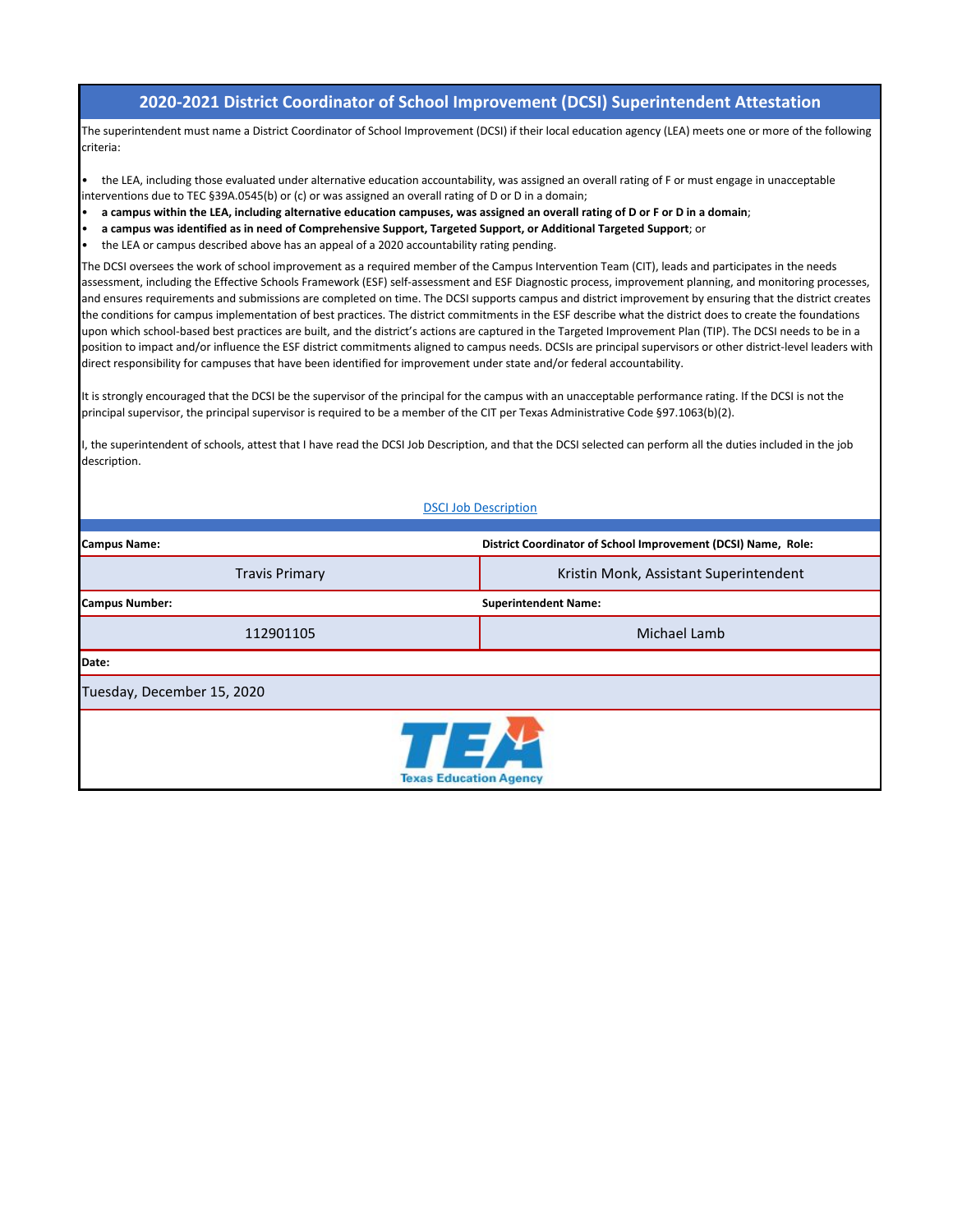|                                                                                            |                                                                                            |                                                                                                                                                                                                                                  |                                                                                                                                                                                                             | <b>CAMPUS INFORMATION</b>                                                                                                                                                                                                                                                                                                                                                                                                               |                                                                                                                                                                                                               |                                                                                                                                                                                                                                                                                |                  |  |  |  |
|--------------------------------------------------------------------------------------------|--------------------------------------------------------------------------------------------|----------------------------------------------------------------------------------------------------------------------------------------------------------------------------------------------------------------------------------|-------------------------------------------------------------------------------------------------------------------------------------------------------------------------------------------------------------|-----------------------------------------------------------------------------------------------------------------------------------------------------------------------------------------------------------------------------------------------------------------------------------------------------------------------------------------------------------------------------------------------------------------------------------------|---------------------------------------------------------------------------------------------------------------------------------------------------------------------------------------------------------------|--------------------------------------------------------------------------------------------------------------------------------------------------------------------------------------------------------------------------------------------------------------------------------|------------------|--|--|--|
| ordered to implement the TAP or if implementation is voluntary.                            |                                                                                            |                                                                                                                                                                                                                                  |                                                                                                                                                                                                             | Complete all campus information, including all names for the roles listed. In row 6, please indicate if this Targeted Improvement Plan is the implementation of a Turnaround Plan. If so, please put the school year that the                                                                                                                                                                                                           |                                                                                                                                                                                                               |                                                                                                                                                                                                                                                                                |                  |  |  |  |
| <b>District Name</b>                                                                       | Sulphur Springs ISD                                                                        | <b>Campus Name</b>                                                                                                                                                                                                               | <b>Travis Primary</b>                                                                                                                                                                                       | Superintendent                                                                                                                                                                                                                                                                                                                                                                                                                          | Michael Lamb                                                                                                                                                                                                  | Principal                                                                                                                                                                                                                                                                      | Michelle Wallace |  |  |  |
| <b>District Number</b>                                                                     | 112901                                                                                     | <b>Campus Number</b>                                                                                                                                                                                                             | 112901105                                                                                                                                                                                                   | <b>District Coordinator of School</b><br><b>Improvement (DCSI)</b>                                                                                                                                                                                                                                                                                                                                                                      | Kristin Monk                                                                                                                                                                                                  | <b>ESC Number</b>                                                                                                                                                                                                                                                              | 8                |  |  |  |
| Is this a Turnaround<br><b>Implementation Plan?</b>                                        | No                                                                                         | What Year was the TAP first<br>implemented?                                                                                                                                                                                      | N/A                                                                                                                                                                                                         | <b>Was TAP Implementation</b><br><b>Ordered or Voluntary?</b>                                                                                                                                                                                                                                                                                                                                                                           | Voluntary                                                                                                                                                                                                     | <b>ESC Support</b>                                                                                                                                                                                                                                                             | Jakeb Goff       |  |  |  |
|                                                                                            |                                                                                            |                                                                                                                                                                                                                                  |                                                                                                                                                                                                             | <b>ASSURANCES</b>                                                                                                                                                                                                                                                                                                                                                                                                                       |                                                                                                                                                                                                               |                                                                                                                                                                                                                                                                                |                  |  |  |  |
|                                                                                            |                                                                                            |                                                                                                                                                                                                                                  |                                                                                                                                                                                                             | Enter the name of the person in each role below and the date this tab was completed. Please update row 12 with the Board Approval Date when the TIP has been board approved.                                                                                                                                                                                                                                                            |                                                                                                                                                                                                               |                                                                                                                                                                                                                                                                                |                  |  |  |  |
| <b>DCSI</b>                                                                                |                                                                                            |                                                                                                                                                                                                                                  | responsible for ensuring the principal carries out the plan elements as indicated herein.                                                                                                                   | I, the District Coordinator of School Improvement, attest that I will provide or facilitate the provision of all the necessary district-level<br>commitments and support mechanisms to ensure the successful implementation of the Targeted Improvement Plan for this campus. I<br>understand I am responsible for the implementation of all intervention requirements. If I am the principal supervisor, I understand I am             |                                                                                                                                                                                                               | Kristin Monk, November 30, 2021                                                                                                                                                                                                                                                |                  |  |  |  |
| <b>Principal Supervisor</b><br>Only necessary if the DCSI is NOT the Principal supervisor. |                                                                                            | indicated herein.                                                                                                                                                                                                                |                                                                                                                                                                                                             | , as supervisor of the principal for this campus, attest that I will coordinate with the DCSI to provide or facilitate the provision of all the<br>necessary district-level commitments and support mechanisms to ensure the principal I supervise can achieve successful implementation of<br>the Targeted Improvement Plan for this campus. I understand I am responsible for ensuring the principal carries out the plan elements as | N/A                                                                                                                                                                                                           |                                                                                                                                                                                                                                                                                |                  |  |  |  |
| <b>Principal</b>                                                                           |                                                                                            | this campus. I agree to carry out the plan elements as indicated herein.                                                                                                                                                         |                                                                                                                                                                                                             | I, as principal for this campus, attest that I will coordinate with the DCSI (and my supervisor, if they are not the same person) to use the<br>district-provided commitments and support mechanisms to ensure the successful implementation of the Targeted Improvement Plan for                                                                                                                                                       |                                                                                                                                                                                                               | Michelle Wallace                                                                                                                                                                                                                                                               |                  |  |  |  |
| N/A<br><b>Board Approval Date</b>                                                          |                                                                                            |                                                                                                                                                                                                                                  |                                                                                                                                                                                                             |                                                                                                                                                                                                                                                                                                                                                                                                                                         |                                                                                                                                                                                                               |                                                                                                                                                                                                                                                                                |                  |  |  |  |
|                                                                                            |                                                                                            |                                                                                                                                                                                                                                  |                                                                                                                                                                                                             | <b>DATA ANALYSIS</b>                                                                                                                                                                                                                                                                                                                                                                                                                    |                                                                                                                                                                                                               |                                                                                                                                                                                                                                                                                |                  |  |  |  |
|                                                                                            | groups you will be monitoring for progress. Include CCMR goals, if applicable.             |                                                                                                                                                                                                                                  |                                                                                                                                                                                                             | Using your accountability data from 2019 (see link in Column G), and any relevant student achievement data from 2019-2020, set reasonable goals in each domain (1, 2B and 3). Include what special student                                                                                                                                                                                                                              |                                                                                                                                                                                                               | https://rptsvr1.tea.texas.gov/perfreport/tapr/2019/index.html                                                                                                                                                                                                                  |                  |  |  |  |
|                                                                                            |                                                                                            |                                                                                                                                                                                                                                  |                                                                                                                                                                                                             |                                                                                                                                                                                                                                                                                                                                                                                                                                         |                                                                                                                                                                                                               |                                                                                                                                                                                                                                                                                |                  |  |  |  |
|                                                                                            |                                                                                            |                                                                                                                                                                                                                                  |                                                                                                                                                                                                             | Domain 1: Scale Score Goal - 74                                                                                                                                                                                                                                                                                                                                                                                                         |                                                                                                                                                                                                               | Rationale: Based on 2021 STAAR data, we feel that a scale score of 74 is an attainable goal based on current student performance data and<br>will allow Travis Primary to move from the current rating of D to an attainable, and much preferred, rating of C.                 |                  |  |  |  |
|                                                                                            |                                                                                            | What accountability goals for each Domain has your campus set for the year? Be sure to include how you Domain 2B: N/A<br>determined the goal for each domain and how these goals will impact your overall Accountability Rating. |                                                                                                                                                                                                             | Rationale: N/A                                                                                                                                                                                                                                                                                                                                                                                                                          |                                                                                                                                                                                                               |                                                                                                                                                                                                                                                                                |                  |  |  |  |
|                                                                                            |                                                                                            |                                                                                                                                                                                                                                  |                                                                                                                                                                                                             | Domain 3: Scale Score Goal - 71                                                                                                                                                                                                                                                                                                                                                                                                         |                                                                                                                                                                                                               | Rationale: Based on 2021 STAAR data, we feel that a scale score of 71 is an attainable goal based on current student demographic and<br>performance data and will allow Travis Primary to move from the current rating of D to an attainable, and much preferred, rating of C. |                  |  |  |  |
| <b>Data Analysis Questions</b>                                                             |                                                                                            |                                                                                                                                                                                                                                  |                                                                                                                                                                                                             | "Mastering" STAAR reading and math by 35% and 20%, respectively                                                                                                                                                                                                                                                                                                                                                                         |                                                                                                                                                                                                               | Domain 1: It is critical that we improve classroom instruction and interventions in order to increase the number of students "Meeting" and                                                                                                                                     |                  |  |  |  |
|                                                                                            |                                                                                            | What changes in student group and subject performance are included in these goals?                                                                                                                                               |                                                                                                                                                                                                             | Domain 2B: N/A<br>Rationale: N/A                                                                                                                                                                                                                                                                                                                                                                                                        |                                                                                                                                                                                                               |                                                                                                                                                                                                                                                                                |                  |  |  |  |
|                                                                                            |                                                                                            |                                                                                                                                                                                                                                  |                                                                                                                                                                                                             | Domain 3: It is critical that we close gaps in learning for our underperforming students by focusing efforts on interventions to increase the<br>number of students "Meeting" and "Mastering" reading and mathematics assessments.                                                                                                                                                                                                      |                                                                                                                                                                                                               |                                                                                                                                                                                                                                                                                |                  |  |  |  |
|                                                                                            |                                                                                            | If applicable, what goals has your campus set for CCMR and Graduation Rate?                                                                                                                                                      |                                                                                                                                                                                                             | N/A                                                                                                                                                                                                                                                                                                                                                                                                                                     |                                                                                                                                                                                                               |                                                                                                                                                                                                                                                                                |                  |  |  |  |
|                                                                                            |                                                                                            |                                                                                                                                                                                                                                  |                                                                                                                                                                                                             | <b>CAMPUS FOCUS AREAS</b>                                                                                                                                                                                                                                                                                                                                                                                                               |                                                                                                                                                                                                               |                                                                                                                                                                                                                                                                                |                  |  |  |  |
|                                                                                            |                                                                                            | Use information from your Reflective Prioritization Activity and ESF Diagnostic (if available) to complete the following section.                                                                                                |                                                                                                                                                                                                             |                                                                                                                                                                                                                                                                                                                                                                                                                                         |                                                                                                                                                                                                               |                                                                                                                                                                                                                                                                                |                  |  |  |  |
|                                                                                            |                                                                                            |                                                                                                                                                                                                                                  |                                                                                                                                                                                                             |                                                                                                                                                                                                                                                                                                                                                                                                                                         |                                                                                                                                                                                                               |                                                                                                                                                                                                                                                                                |                  |  |  |  |
|                                                                                            | 1.1 Develop campus instructional leaders with clear roles and responsibilities.            | <b>Essential Action</b>                                                                                                                                                                                                          |                                                                                                                                                                                                             |                                                                                                                                                                                                                                                                                                                                                                                                                                         |                                                                                                                                                                                                               | Implementation Level (1 Not Yet Started - 5 Fully Implemented)<br>3 - Beginning Implementation                                                                                                                                                                                 |                  |  |  |  |
|                                                                                            | 2.1 Recruit, select, assign, induct and retain a full staff of highly qualified educators. |                                                                                                                                                                                                                                  |                                                                                                                                                                                                             |                                                                                                                                                                                                                                                                                                                                                                                                                                         |                                                                                                                                                                                                               | 3 - Beginning Implementation                                                                                                                                                                                                                                                   |                  |  |  |  |
|                                                                                            |                                                                                            | 3.1 Compelling and aligned vision, mission, goals, and values focused on a safe environment and high expectations.                                                                                                               |                                                                                                                                                                                                             |                                                                                                                                                                                                                                                                                                                                                                                                                                         |                                                                                                                                                                                                               | 3 - Beginning Implementation                                                                                                                                                                                                                                                   |                  |  |  |  |
| 5.1 Objective-driven daily lesson plans with formative assessments.                        | 4.1 Curriculum and assessments aligned to TEKS with a year-long scope and sequence.        |                                                                                                                                                                                                                                  |                                                                                                                                                                                                             |                                                                                                                                                                                                                                                                                                                                                                                                                                         |                                                                                                                                                                                                               | 4 - Partial Implementation<br>3 - Beginning Implementation                                                                                                                                                                                                                     |                  |  |  |  |
| 5.3 Data-driven instruction.                                                               |                                                                                            |                                                                                                                                                                                                                                  |                                                                                                                                                                                                             |                                                                                                                                                                                                                                                                                                                                                                                                                                         |                                                                                                                                                                                                               | 3 - Beginning Implementation                                                                                                                                                                                                                                                   |                  |  |  |  |
|                                                                                            |                                                                                            |                                                                                                                                                                                                                                  |                                                                                                                                                                                                             | <b>PRIORITIZED FOCUS AREAS</b>                                                                                                                                                                                                                                                                                                                                                                                                          |                                                                                                                                                                                                               |                                                                                                                                                                                                                                                                                |                  |  |  |  |
|                                                                                            |                                                                                            | <b>Prioritized Focus Area #1</b>                                                                                                                                                                                                 |                                                                                                                                                                                                             | <b>Prioritized Focus Area #2</b>                                                                                                                                                                                                                                                                                                                                                                                                        |                                                                                                                                                                                                               | <b>Prioritized Focus Area #3</b>                                                                                                                                                                                                                                               |                  |  |  |  |
|                                                                                            | <b>Essential Action</b>                                                                    |                                                                                                                                                                                                                                  | 1.1                                                                                                                                                                                                         |                                                                                                                                                                                                                                                                                                                                                                                                                                         | 5.3                                                                                                                                                                                                           |                                                                                                                                                                                                                                                                                |                  |  |  |  |
|                                                                                            | Rationale                                                                                  | school year, in addition to fulfilling new responsibilities.                                                                                                                                                                     | Instructional leaders will work to fulfill roles outlined in the 21-22                                                                                                                                      | within the following week.                                                                                                                                                                                                                                                                                                                                                                                                              | Data-Driven Instruction (DDI) protocols will be implemented and<br>facilitated by Instructional Leadership Team (ILT) members following<br>the review of student data with a plan for reteach to be conducted | N/A                                                                                                                                                                                                                                                                            |                  |  |  |  |
|                                                                                            | How will the campus build capacity in this area?<br>Who will you partner with?             | Instructional Leadership Team (ILT) has established weekly/bi-weekly<br>ILT leadership skills.                                                                                                                                   | meetings with a focus on classroom instructional practices and<br>mentoring roles and peer-teacher opportunities (Wildcat Walks).<br>Flippen Group/Blueprint leadership training will be beneficial to grow | nstructional Leadership Team (ILT) has established weekly/bi-weekly<br>meetings with a focus on classroom instructional practices and<br>N/A<br>mentoring roles and peer-teacher opportunities (Wildcat Walks).<br>Region 8 will be beneficial to growing ILT leadership skills in this area.                                                                                                                                           |                                                                                                                                                                                                               |                                                                                                                                                                                                                                                                                |                  |  |  |  |

Foundations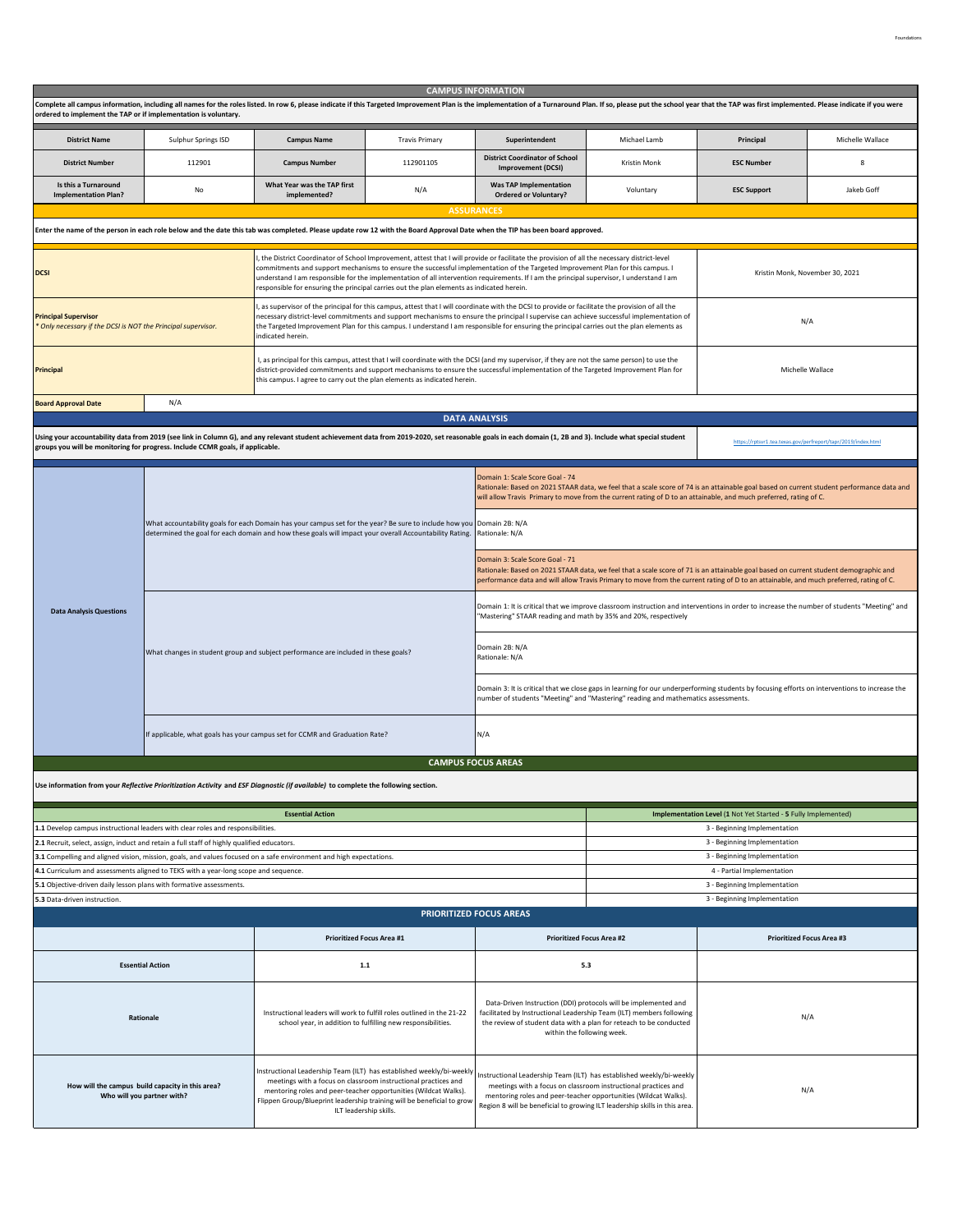| Barriers to Address throughout this year                                                       | Time restraints limit efficacy of weekly Instructional Leadership Team<br>(ILT) meetings and data discussions to shape coaching focus.                                                                                                                                                                                                                                                                                                                                                                                                                                                                                                                                                                                                                                                                                                                                                                       | Small PLC teams of only two teachers per content area per grade<br>level, can be very limiting with ideas and work load. Also, we will be<br>working to carve-out time for re-teach.                                                                                                                                                                                                                                                                                                                                                                                                                                                                                                                                         | N/A |
|------------------------------------------------------------------------------------------------|--------------------------------------------------------------------------------------------------------------------------------------------------------------------------------------------------------------------------------------------------------------------------------------------------------------------------------------------------------------------------------------------------------------------------------------------------------------------------------------------------------------------------------------------------------------------------------------------------------------------------------------------------------------------------------------------------------------------------------------------------------------------------------------------------------------------------------------------------------------------------------------------------------------|------------------------------------------------------------------------------------------------------------------------------------------------------------------------------------------------------------------------------------------------------------------------------------------------------------------------------------------------------------------------------------------------------------------------------------------------------------------------------------------------------------------------------------------------------------------------------------------------------------------------------------------------------------------------------------------------------------------------------|-----|
| How will you communicate these priorities to your stakeholders?<br>How will you create buy-in? | Targeted coaching sessions are scheduled each week with a focus on<br>Data Driven Instruction protocols, including appropriate time<br>allotment for implementation (PLC, class time, conference period,<br>before/after school) and weekly campus instructional leadership<br>meetings with a focus on improving leadership and relationship<br>building skills. As coaches and teachers develop a rapport and see<br>classroom successes, buy-in will be a given.                                                                                                                                                                                                                                                                                                                                                                                                                                          | The Academic Specialist, under direction of the campus principal and<br>DCSI, will ensure formal data discussions and documentation result in<br>targeted plans for common formative assessments. Additionally, the<br>Academic Specialist will further utilize Data Driven Instruction (DDI)<br>protocols to facilitate Instructional Leadership Team (ILT) coaching<br>when teachers plan re-teach and re-test pieces for each lesson cycle.                                                                                                                                                                                                                                                                               | N/A |
| <b>Desired Annual Outcome</b>                                                                  | The Instructional Leadership Team (ILT) will be trained with a clearly<br>defined division of responsibility; including but not limited to, weekly<br>calendars with scheduled observations and planned feedback<br>opportunities, data collection and dissemination for review prior to<br>meetings, and PLC responsibilities. ILT will have more strategic data<br>discussions including formal TEKS analysis directly aligned to reteach<br>development of the desired skill. Additionally, a more specific<br>teacher observation calendar with one weekly informal walkthrough<br>by administration, and one appraisal by ILT member once per month<br>for nine months will be implemented including time allocated for<br>feedback and follow-up post observations. Lesson plans will reflect<br>the desired reteach timeline and student data sources will outline the<br>post-check growth measures. | Instructional Leadership Team (ILT) facilitates PLCs and utilizes Data<br>Driven Instruction (DDI) protocols following the administration of<br>district unit assessments and teacher-created formative assessments.<br>Specific plans for re-teach/re-test will be implemented with fidelity.<br>The required lesson cycle will include review of student<br>misconceptions, reteach plan, and post checks with student<br>outcomes.                                                                                                                                                                                                                                                                                        | N/A |
| <b>District Commitment Theory of Action</b>                                                    | If the DCSI and Instructional Leadership Team (ILT) provide ongoing<br>coaching while the Principal and Academic Specialist facilitate the<br>implementation of Data Driven Instruction (DDI) protocols and<br>development of the ILT, then the district will ensure that the campus<br>has access to high-quality unit assessments for all tested grades and<br>subjects, and will facilitate providing test results within one day of<br>assessment. The campus will establish stronger data-driven<br>instructional practices, more commonalities with formative<br>assessments, and the ILT will engage in leadership activities more<br>effectively, frequently and with clearly defined roles and<br>responsibilities.                                                                                                                                                                                 | If the DCSI and Instructional Leadership Team (ILT) provide ongoing<br>coaching while the Principal and Academic Specialist facilitate the<br>implementation of Data Driven Instruction (DDI) protocols and<br>development of the ILT, then the district will ensure that the campus<br>has access to high-quality unit assessments for all tested grades and<br>subjects, and will facilitate providing test results within one day of<br>assessment. The campus will establish stronger data-driven<br>instructional practices, more commonalities with formative<br>assessments, and the ILT will engage in leadership activities more<br>effectively, frequently and with clearly defined roles and<br>responsibilities. | N/A |

Foundations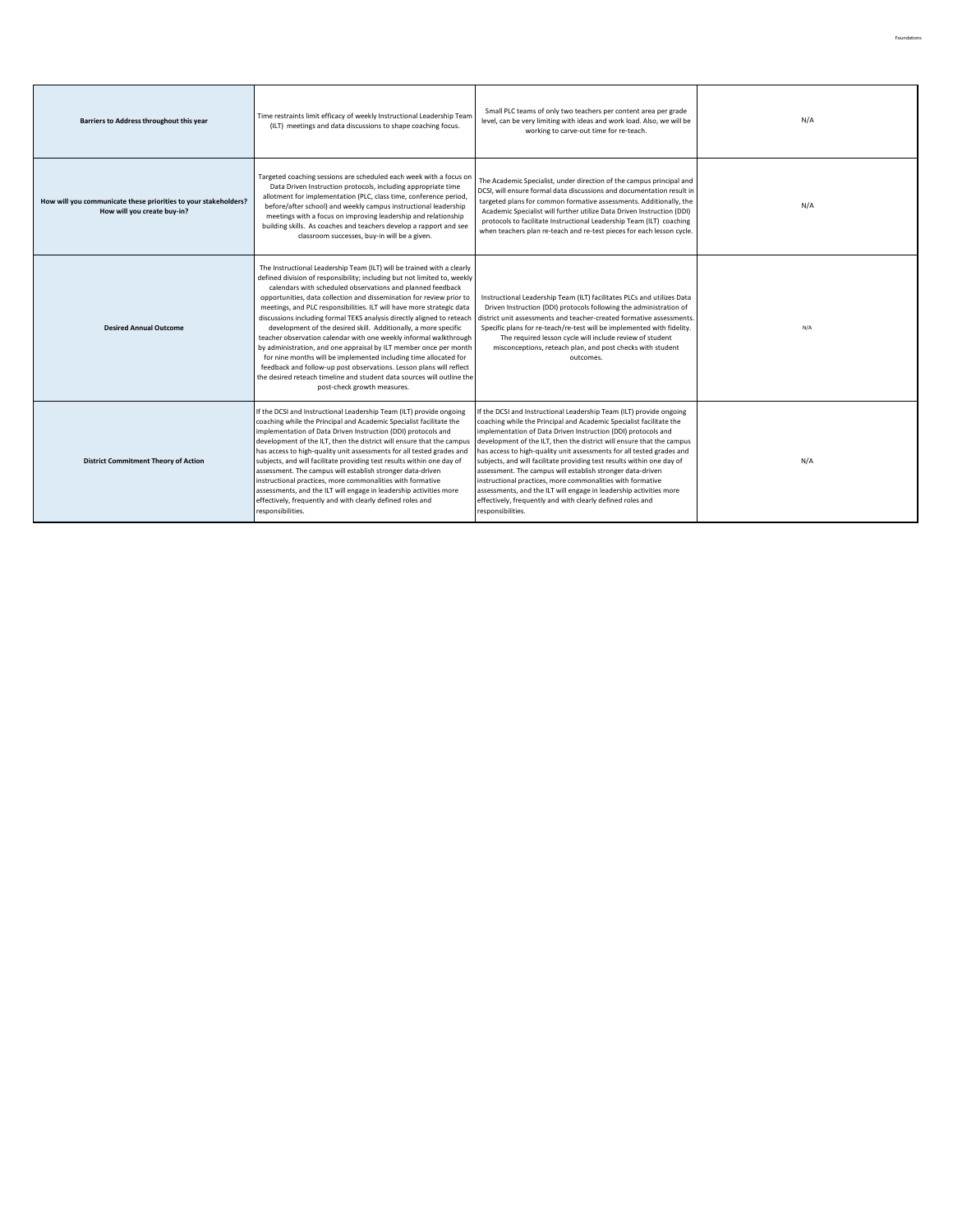|                     |                                                                                 |                         |                                  |                       |                      |                                |                       |                          | <b>STUDENT DATA</b>      |                           |                           |                       |                         |                         |                       |                                    |                                    |
|---------------------|---------------------------------------------------------------------------------|-------------------------|----------------------------------|-----------------------|----------------------|--------------------------------|-----------------------|--------------------------|--------------------------|---------------------------|---------------------------|-----------------------|-------------------------|-------------------------|-----------------------|------------------------------------|------------------------------------|
|                     |                                                                                 |                         |                                  |                       |                      |                                |                       |                          |                          |                           |                           |                       |                         | % of Assessments        |                       |                                    |                                    |
| <b>Core Metrics</b> | <b>Sub Metrics</b>                                                              | <b>Grade Level</b>      | <b>Student Group</b>             | <b>Subject Tested</b> | Performance<br>Level | Summative<br><b>Assessment</b> | 2019 Results          | 2021 Results             | <b>Assessment</b>        | 2021 Baseline<br>(BOY)    |                           | Cycle 1<br>(Sept-Nov) |                         |                         | Cycle 2<br>(Dec-Feb)  |                                    |                                    |
|                     |                                                                                 |                         |                                  |                       |                      |                                |                       |                          |                          | September 2021            | <b>Assessment Type</b>    | <b>Formative Goal</b> | <b>Actual Result</b>    | <b>Assessment Type</b>  | <b>Formative Goal</b> | <b>Actual Result</b>               | <b>Assessment Type</b>             |
|                     |                                                                                 | $\overline{\mathbf{3}}$ | All                              | Reading               | Approaches           | <b>STAAR</b>                   | 65%                   | 44%                      | DIBELS/IDEL              | 48%                       | Unit 1 CBA<br>(October)   | 50%                   | 53%                     | Unit 2 BA<br>(December) | 60%                   |                                    | <b>STAAR Simulation</b><br>(March) |
|                     |                                                                                 | $\overline{\mathbf{3}}$ | All                              | Reading               | Meets                | <b>STAAR</b>                   | 35%                   | 16%                      | DIBELS/IDEL              | 17%                       | Unit 1 CBA<br>(October)   | 30%                   | 22%                     | Unit 2 BA<br>(December) | 40%                   |                                    | <b>STAAR Simulation</b><br>(March) |
| Domain 1            | % of Students at<br>Approaches, Meets and<br><b>Masters</b>                     | $\overline{\mathbf{3}}$ | All                              | Reading               | <b>Masters</b>       | <b>STAAR</b>                   | 14%                   | 7%                       | DIBELS/IDEL              | 35%                       | Unit 1 CBA<br>(October)   | 15%                   | 8%                      | Unit 2 BA<br>(December) | 20%                   |                                    | <b>STAAR Simulation</b><br>(March) |
|                     | (68 students for school year<br>2020-2021)                                      | $\overline{\mathbf{3}}$ | All                              | <b>Mathematics</b>    | Approaches           | <b>STAAR</b>                   | 63%                   | 34%                      | Computational<br>Fluency | 65%                       | Unit 1-2 CBA<br>(October) | 50%                   | 60%                     | Unit 3 BA<br>(December) | 60%                   |                                    | <b>STAAR Simulation</b><br>(March) |
|                     |                                                                                 | $\overline{\mathbf{3}}$ | All                              | <b>Mathematics</b>    | <b>Meets</b>         | <b>STAAR</b>                   | 30%                   | 9%                       | Computational<br>Fluency | 25%                       | Unit 1-2 CBA<br>(October) | 30%                   | 25%                     | Unit 3 BA<br>(December) | 40%                   |                                    | <b>STAAR Simulation</b><br>(March) |
|                     | $\overline{\mathbf{3}}$                                                         | All                     | <b>Mathematics</b>               | <b>Masters</b>        | <b>STAAR</b>         | 9%                             | 1%                    | Computational<br>Fluency | 10%                      | Unit 1-2 CBA<br>(October) | 15%                       | 8%                    | Unit 3 BA<br>(December) | 20%                     |                       | <b>STAAR Simulation</b><br>(March) |                                    |
|                     |                                                                                 |                         |                                  |                       |                      |                                |                       |                          |                          |                           |                           |                       |                         |                         |                       |                                    |                                    |
| Domain 2            | N/A                                                                             | All                     | $\sim$                           | $\sim$                | $\sim$               | <b>STAAR</b>                   |                       |                          | $\blacksquare$           | $\sim$                    | $\sim$                    |                       | $\qquad \qquad$         | $\sim$                  | $\sim$                | $\sim$                             | $\sim$                             |
|                     |                                                                                 | All                     | $\sim$                           | $\blacksquare$        |                      | <b>STAAR</b>                   |                       |                          |                          |                           | ٠                         |                       | $\blacksquare$          |                         | $\sim$                | $\sim$                             |                                    |
|                     |                                                                                 |                         |                                  |                       |                      |                                |                       |                          |                          |                           |                           |                       |                         |                         |                       |                                    |                                    |
| Domain 3            | <b>X# Students</b><br><b>ELP Component</b><br>(Minimum 25 students<br>required) | $\overline{\mathbf{3}}$ | <b>English Learners</b><br>(ELs) | <b>TELPAS</b>         | All                  | <b>TELPAS</b>                  | 42%<br>(Target - 36%) |                          |                          |                           |                           |                       |                         |                         |                       |                                    |                                    |
|                     | 62 Students                                                                     | $\overline{\mathbf{3}}$ | Eco-Dis                          | Reading               | Meets                | <b>STAAR</b>                   | 33%                   | 13%                      | DIBELS/IDEL              | 37%                       | Unit 1 CBA<br>(October)   | 30%                   | 24%                     | Unit 2 BA<br>(December) | 40%                   |                                    | <b>STAAR Simulation</b><br>(March) |
| Domain 3            | (Minimum 25 students<br>required)<br><b>Academic Achievement</b>                | $\overline{\mathbf{3}}$ | Eco-Dis                          | Reading               | <b>Masters</b>       | <b>STAAR</b>                   | 13%                   | 5%                       | DIBELS/IDEL              | 9%                        | Unit 1 CBA<br>(October)   | 15%                   | 7%                      | Unit 2 BA<br>(December) | 20%                   |                                    | <b>STAAR Simulation</b><br>(March) |
| Focus Area - 1      | and<br><b>Student Success Indicators are</b>                                    | $\overline{\mathbf{3}}$ | Eco-Dis                          | <b>Mathematics</b>    | <b>Meets</b>         | <b>STAAR</b>                   | 29%                   | 8%                       | Computational<br>Fluency | 11%                       | Unit 1-2 CBA<br>(October) | 30%                   | 24%                     | Unit 3 BA<br>(December) | 40%                   |                                    | <b>STAAR Simulation</b><br>(March) |
|                     | being tracked                                                                   | $\overline{\mathbf{3}}$ | Eco-Dis                          | <b>Mathematics</b>    | <b>Masters</b>       | <b>STAAR</b>                   | 7%                    | 2%                       | Computational<br>Fluency | 11%                       | Unit 1-2 CBA<br>(October) | 15%                   | 7%                      | Unit 3 BA<br>(December) | 20%                   |                                    | <b>STAAR Simulation</b><br>(March) |
|                     | 47 Students                                                                     | $\overline{\mathbf{3}}$ | Hispanic                         | Reading               | Meets                | <b>STAAR</b>                   | 48%                   | 17%                      | DIBELS/IDEL              | 30%                       | Unit 1 CBA<br>(October)   | 30%                   | 21%                     | Unit 2 BA<br>(December) | 40%                   |                                    | <b>STAAR Simulation</b><br>(March) |
| Domain 3            | (Minimum 25 students<br>required)<br><b>Academic Achievement</b>                | $\overline{\mathbf{3}}$ | Hispanic                         | Reading               | <b>Masters</b>       | <b>STAAR</b>                   | 20%                   | 4%                       | DIBELS/IDEL              | 2%                        | Unit 1 CBA<br>(October)   | 15%                   | 5%                      | Unit 2 BA<br>(December) | 20%                   |                                    | <b>STAAR Simulation</b><br>(March) |
| Focus Area - 2      | and<br><b>Student Success Indicators are</b>                                    | $\overline{\mathbf{3}}$ | <b>Hispanic</b>                  | <b>Mathematics</b>    | <b>Meets</b>         | <b>STAAR</b>                   | 30%                   | 6%                       | Computational<br>Fluency | 9%                        | Unit 1-2 CBA<br>(October) | 30%                   | 16%                     | Unit 3 BA<br>(December) | 40%                   |                                    | <b>STAAR Simulation</b><br>(March) |
|                     | being tracked                                                                   | $\overline{\mathbf{3}}$ | <b>Hispanic</b>                  | <b>Mathematics</b>    | <b>Masters</b>       | <b>STAAR</b>                   | 8%                    | 0%                       | Computational<br>Fluency | 9%                        | Unit 1-2 CBA<br>(October) | 15%                   | 5%                      | Unit 3 BA<br>(December) | 20%                   |                                    | <b>STAAR Simulation</b><br>(March) |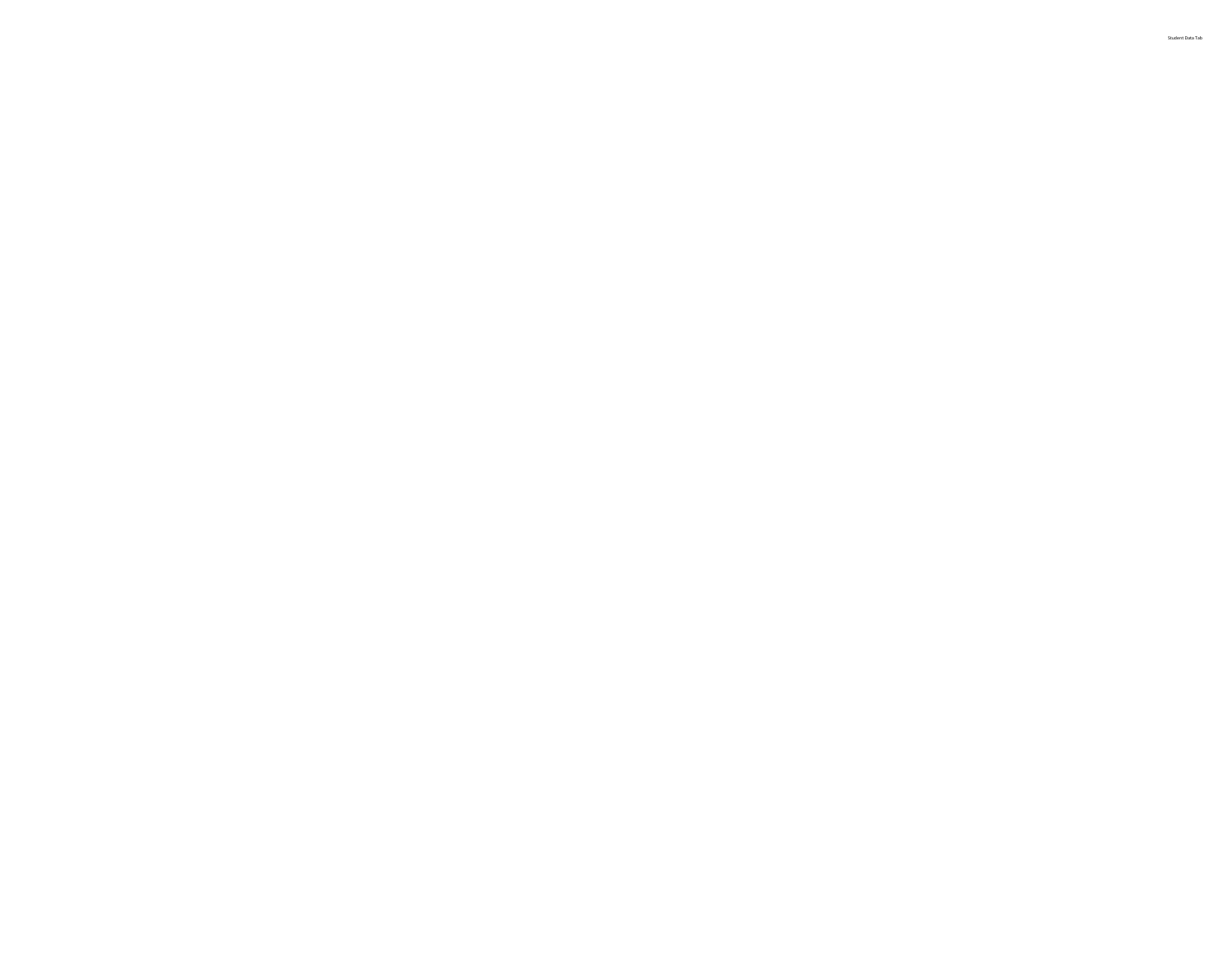|                                                                                                                                                                                                                                                                                                                                                                                                                                                                                                                                                                                                                                                                                  | <b>CYCLE 1 90-DAY OUTCOMES (September - November)</b>                                                               |                                                                                                                                                                                                                                                                                                                                                                                                                                                                                     |                            |                                                                                                                                                                                                                |                                                                                                                                                                                                                                                                                                           |                                                                                                            |                                                                   |                                              |                                                                                                                                                                                                                                                                                                                                                           |  |  |  |  |
|----------------------------------------------------------------------------------------------------------------------------------------------------------------------------------------------------------------------------------------------------------------------------------------------------------------------------------------------------------------------------------------------------------------------------------------------------------------------------------------------------------------------------------------------------------------------------------------------------------------------------------------------------------------------------------|---------------------------------------------------------------------------------------------------------------------|-------------------------------------------------------------------------------------------------------------------------------------------------------------------------------------------------------------------------------------------------------------------------------------------------------------------------------------------------------------------------------------------------------------------------------------------------------------------------------------|----------------------------|----------------------------------------------------------------------------------------------------------------------------------------------------------------------------------------------------------------|-----------------------------------------------------------------------------------------------------------------------------------------------------------------------------------------------------------------------------------------------------------------------------------------------------------|------------------------------------------------------------------------------------------------------------|-------------------------------------------------------------------|----------------------------------------------|-----------------------------------------------------------------------------------------------------------------------------------------------------------------------------------------------------------------------------------------------------------------------------------------------------------------------------------------------------------|--|--|--|--|
|                                                                                                                                                                                                                                                                                                                                                                                                                                                                                                                                                                                                                                                                                  |                                                                                                                     | <b>Prioritized Focus Area #1</b>                                                                                                                                                                                                                                                                                                                                                                                                                                                    |                            |                                                                                                                                                                                                                | <b>Prioritized Focus Area #2</b>                                                                                                                                                                                                                                                                          |                                                                                                            |                                                                   |                                              | <b>Prioritized Focus Area #3</b>                                                                                                                                                                                                                                                                                                                          |  |  |  |  |
| <b>Essential Action</b>                                                                                                                                                                                                                                                                                                                                                                                                                                                                                                                                                                                                                                                          |                                                                                                                     | $1.1\,$                                                                                                                                                                                                                                                                                                                                                                                                                                                                             |                            |                                                                                                                                                                                                                | 5.3                                                                                                                                                                                                                                                                                                       |                                                                                                            |                                                                   |                                              |                                                                                                                                                                                                                                                                                                                                                           |  |  |  |  |
| <b>Desired Annual Outcome</b>                                                                                                                                                                                                                                                                                                                                                                                                                                                                                                                                                                                                                                                    |                                                                                                                     | Campus Leadership Team (CLT) will be trained with a clearly defined<br>division of responsibilities; including but not limited to, weekly<br>calendar with scheduled observations and planned feedback<br>opportunities. CLT will have more strategic data discussions including<br>formal TEKS analysis directly aligned to reteach. A more specific<br>teacher observation calendar will be implemented including time<br>allocated for feedback and follow-up post observations. |                            | CLT facilitates PLCs and utilizes DDI protocol following district unit<br>assessments and teacher created formative assessments as needed.<br>Specific plan for re-teach/re-test is implemented with fidelity. |                                                                                                                                                                                                                                                                                                           |                                                                                                            | N/A                                                               |                                              |                                                                                                                                                                                                                                                                                                                                                           |  |  |  |  |
| <b>Desired 90-day Outcome</b>                                                                                                                                                                                                                                                                                                                                                                                                                                                                                                                                                                                                                                                    |                                                                                                                     | CLT establishes bi-weekly meetings with focus on classroom<br>instructional practices and on mentoring roles and peer teacher<br>opportunities.                                                                                                                                                                                                                                                                                                                                     |                            | DDI protocol is implemented and facilitated by CLT member following<br>data review of unit assessments with reteach conducted within the<br>following week.                                                    |                                                                                                                                                                                                                                                                                                           |                                                                                                            | N/A                                                               |                                              |                                                                                                                                                                                                                                                                                                                                                           |  |  |  |  |
| <b>Barriers to Address During</b><br>this Cycle                                                                                                                                                                                                                                                                                                                                                                                                                                                                                                                                                                                                                                  |                                                                                                                     | Time restraints limit consistency among campus administrators'<br>weekly meetings/data discussions.                                                                                                                                                                                                                                                                                                                                                                                 |                            |                                                                                                                                                                                                                | A smaller PLC team with only two teachers per content area is limiting.<br>There is no formal re-teach process or time allocation.                                                                                                                                                                        |                                                                                                            |                                                                   |                                              | N/A                                                                                                                                                                                                                                                                                                                                                       |  |  |  |  |
| <b>District Actions for this</b><br>Cycle                                                                                                                                                                                                                                                                                                                                                                                                                                                                                                                                                                                                                                        |                                                                                                                     | Academic Specialist attends DDI training to reciprocate actions with<br>DCSI, Principal and CLT. Targeted coaching sessions created bi-weekly<br>with focus on DDI protocols including appropriate time allotment for<br>implementation and productive campus instructional leadership.                                                                                                                                                                                             |                            |                                                                                                                                                                                                                | Academic Specialist under direction of DCSI ensures formal data<br>discussions and documentation result in targeted plans ffor common<br>formative assessments. Academic Specialist further utilizes DDI<br>rotocol to facilitate CLT when planning re-teach and re-test pieces for<br>each lesson cycle. |                                                                                                            |                                                                   |                                              | N/A                                                                                                                                                                                                                                                                                                                                                       |  |  |  |  |
| If the DCSI and curriculum leaders provide ongoing coaching while the Academic Specialist facilitates the implementation of DDI and development of the campus leadership team, and the district ensures that the campus has ac<br><b>District Commitment</b><br>assessments for all tested grades and subjects, and the district continues to provide test results within a day of the assessment, then the campus will establish stronger data-driven instructional practices, more commonali<br><b>Theory of Action</b><br>assessments, and the CLT will engage in the leadership activities more effectively, frequently and with clearly defines roles and responsibilities. |                                                                                                                     |                                                                                                                                                                                                                                                                                                                                                                                                                                                                                     |                            |                                                                                                                                                                                                                |                                                                                                                                                                                                                                                                                                           |                                                                                                            |                                                                   |                                              |                                                                                                                                                                                                                                                                                                                                                           |  |  |  |  |
|                                                                                                                                                                                                                                                                                                                                                                                                                                                                                                                                                                                                                                                                                  |                                                                                                                     |                                                                                                                                                                                                                                                                                                                                                                                                                                                                                     |                            |                                                                                                                                                                                                                | <b>ACTION PLAN</b>                                                                                                                                                                                                                                                                                        |                                                                                                            |                                                                   |                                              |                                                                                                                                                                                                                                                                                                                                                           |  |  |  |  |
| <b>Action Step</b>                                                                                                                                                                                                                                                                                                                                                                                                                                                                                                                                                                                                                                                               |                                                                                                                     | <b>Prioritized Essential</b><br>Action                                                                                                                                                                                                                                                                                                                                                                                                                                              | <b>Start Date/End Date</b> | <b>Resources Needed</b><br>npie calendars (on                                                                                                                                                                  | Person(s) Responsible                                                                                                                                                                                                                                                                                     | <b>Evidence used to</b><br>Determine Progress<br>toward Action Step<br>(May be requested by<br>Specialist) | <b>Evidence Collection</b><br>Date                                | <b>Progress toward</b><br><b>Action Step</b> | <b>Necessary Adjustments /</b><br><b>Next Steps</b>                                                                                                                                                                                                                                                                                                       |  |  |  |  |
|                                                                                                                                                                                                                                                                                                                                                                                                                                                                                                                                                                                                                                                                                  |                                                                                                                     | 09/01/2021<br>Communication Tool for Families and Staff<br>$\overline{1}$<br>11/30/2021                                                                                                                                                                                                                                                                                                                                                                                             |                            | for staff and one for<br>family) requiring input<br>from campus<br>leadership - principal<br>academic specialist,<br>counselor, literacy                                                                       | Instructional<br>Leadership (Principal<br>and Academic<br>Specialist) and<br>Instructional                                                                                                                                                                                                                | Weekly Calendars                                                                                           | 30-Nov                                                            |                                              | Campus leadership will plan to continue to share weekly                                                                                                                                                                                                                                                                                                   |  |  |  |  |
|                                                                                                                                                                                                                                                                                                                                                                                                                                                                                                                                                                                                                                                                                  | Personal growth from Leadership Blue print results<br>$\overline{1}$<br>with assistance from the DCSI<br>11/30/2021 |                                                                                                                                                                                                                                                                                                                                                                                                                                                                                     |                            | sunnort teacher and                                                                                                                                                                                            | Leadership Team                                                                                                                                                                                                                                                                                           |                                                                                                            |                                                                   | Significant Progress                         | alendars with staff each Tuesday afternoon and will work to<br>further improve communication in areas other than the<br>calendar of events for school year 21-22.<br>amilies will receive the upcoming calendar of events befor<br>Monday of the upcoming week.                                                                                           |  |  |  |  |
|                                                                                                                                                                                                                                                                                                                                                                                                                                                                                                                                                                                                                                                                                  |                                                                                                                     |                                                                                                                                                                                                                                                                                                                                                                                                                                                                                     | 09/01/2021-                | Leadership Blueprint<br>$results$                                                                                                                                                                              | DCSI                                                                                                                                                                                                                                                                                                      | T-PESS Appraisal<br>Results                                                                                | When profiles arrive<br>in the district from the<br>Flippen Group | Not Yet Started                              | Campus leaders will refocus efforts to improve upon their<br>own Leadership Blueprint results with the DCSI and<br>concentrate on necessary growth for school year 21-22.                                                                                                                                                                                 |  |  |  |  |
| New social contracts posted in PLC meeting room<br>with participation from all stakeholders. All should<br>be signed/initialed and used daily as needed.                                                                                                                                                                                                                                                                                                                                                                                                                                                                                                                         |                                                                                                                     | $\overline{2}$                                                                                                                                                                                                                                                                                                                                                                                                                                                                      | 09/01/2021-<br>11/30/2021  | Social contracts and<br>completed PLC<br>$a$ gendas                                                                                                                                                            | Instructional<br>Leadership (Principal<br>and Academic<br>Specialist) and<br>Instructional<br>Leadership Team                                                                                                                                                                                             | Improved student<br>performance for<br>school year 20-21                                                   | 30-Nov                                                            | Significant Progress                         | Professional Learning Communities have reset meeting<br>norms and participation is at an all-time high. New campus<br>leaders will be responsible for continued participation in<br>school year 21-22.                                                                                                                                                    |  |  |  |  |
| Clearly defined roles and division of<br>assignments/responsibilities.                                                                                                                                                                                                                                                                                                                                                                                                                                                                                                                                                                                                           |                                                                                                                     | $\overline{1}$                                                                                                                                                                                                                                                                                                                                                                                                                                                                      | 09/01/2021-<br>11/30/2021  | Updated Diagram and<br>Job Description                                                                                                                                                                         | Instructional<br>Leadership (Principal<br>and Academic<br>Specialist)                                                                                                                                                                                                                                     | Staff Survey Data                                                                                          | 30-Nov                                                            | <b>Significant Progress</b>                  | Undated roles and resposibilities for campus staff have<br>been finalized and will remain a topic of conversation for<br>school year 21-22                                                                                                                                                                                                                |  |  |  |  |
| Specified time allotted for weekly campus<br>instructional leaders' meetings including<br>observation calendars, coaching/mentoring,<br>Wildcat Walks, etc.                                                                                                                                                                                                                                                                                                                                                                                                                                                                                                                      |                                                                                                                     | 1 and 2                                                                                                                                                                                                                                                                                                                                                                                                                                                                             | 09/01/2020 -<br>11/30/2020 | No new resources<br>needed                                                                                                                                                                                     | Instructional<br>Leadership (Principal<br>and Academic<br>Specialist) and<br>Instructional<br>Leadership Team                                                                                                                                                                                             | Copies of meeting<br>agendas, sign-in<br>sheets and follow-up<br>plan                                      | 30-Nov                                                            | <b>Significant Progress</b>                  | With ILT meeting regularly, upcoming events, staff<br>concerns, improvement ideas, etc. can be addressed,<br>liw hanned and carried out. Meetings will continue and will<br>study newly acquired student benchmark data and<br>survey data from staff and concentrate on necessary<br>adjustments for school year 21-22.                                  |  |  |  |  |
| Ongoing formative assessments will drive re-teach<br>and re-test components of lesson cycles                                                                                                                                                                                                                                                                                                                                                                                                                                                                                                                                                                                     |                                                                                                                     | $\overline{2}$                                                                                                                                                                                                                                                                                                                                                                                                                                                                      | 09/01/2021-<br>11/30/2021  | Updated Lesson Plar<br>Template                                                                                                                                                                                | Instructional<br>Leadership(Princiapl<br>and Academic<br>Specialist) in addition<br>to new teacher<br>mentors                                                                                                                                                                                             | Copy of lesson plans<br>with specified<br>assessment and<br>reteach added; re-test<br>assessement data     | 30-Nov                                                            | <b>Significant Progress</b>                  | Instructional staff will continue to use student produced<br>data to develop focused interventions and improve<br>classroom instruction for school year 21-22.                                                                                                                                                                                            |  |  |  |  |
|                                                                                                                                                                                                                                                                                                                                                                                                                                                                                                                                                                                                                                                                                  |                                                                                                                     |                                                                                                                                                                                                                                                                                                                                                                                                                                                                                     |                            |                                                                                                                                                                                                                |                                                                                                                                                                                                                                                                                                           | REFLECTION and PLANNING for NEXT 90-DAY CYCLE                                                              |                                                                   |                                              |                                                                                                                                                                                                                                                                                                                                                           |  |  |  |  |
|                                                                                                                                                                                                                                                                                                                                                                                                                                                                                                                                                                                                                                                                                  |                                                                                                                     |                                                                                                                                                                                                                                                                                                                                                                                                                                                                                     |                            |                                                                                                                                                                                                                |                                                                                                                                                                                                                                                                                                           |                                                                                                            |                                                                   |                                              | At the end of this cyclum endeavative of the material of the state inprovene Plu thus far treasures the rest of the sect of the sect of the sect of the sect of the sect of the sect of the sect of the sect of the sect of th                                                                                                                            |  |  |  |  |
| For each of the Prioritized Focus Areas, did you achieve your desired 90-day outcome?<br>Why or why not?                                                                                                                                                                                                                                                                                                                                                                                                                                                                                                                                                                         |                                                                                                                     |                                                                                                                                                                                                                                                                                                                                                                                                                                                                                     |                            | meeting held up the process.                                                                                                                                                                                   |                                                                                                                                                                                                                                                                                                           |                                                                                                            |                                                                   |                                              | Travis Primary reached the 90-day outcomes for each Prioritized Foucs Area with the exception of one, assessing personal growth for campus ILT members. Time constraints for<br>Travis Primary's beginning of year and Cycle 1 data is very promising. No, Travis Primary students are not yet where we want them to be, but thorugh the hard work of our |  |  |  |  |
| Did you achieve your student performance goals (see Student Data Tab)? Why or why not?                                                                                                                                                                                                                                                                                                                                                                                                                                                                                                                                                                                           |                                                                                                                     |                                                                                                                                                                                                                                                                                                                                                                                                                                                                                     |                            | teachers, students are poised to make gains.                                                                                                                                                                   | <b>Carryover Action Steps</b>                                                                                                                                                                                                                                                                             |                                                                                                            |                                                                   |                                              | <b>New Action Steps</b>                                                                                                                                                                                                                                                                                                                                   |  |  |  |  |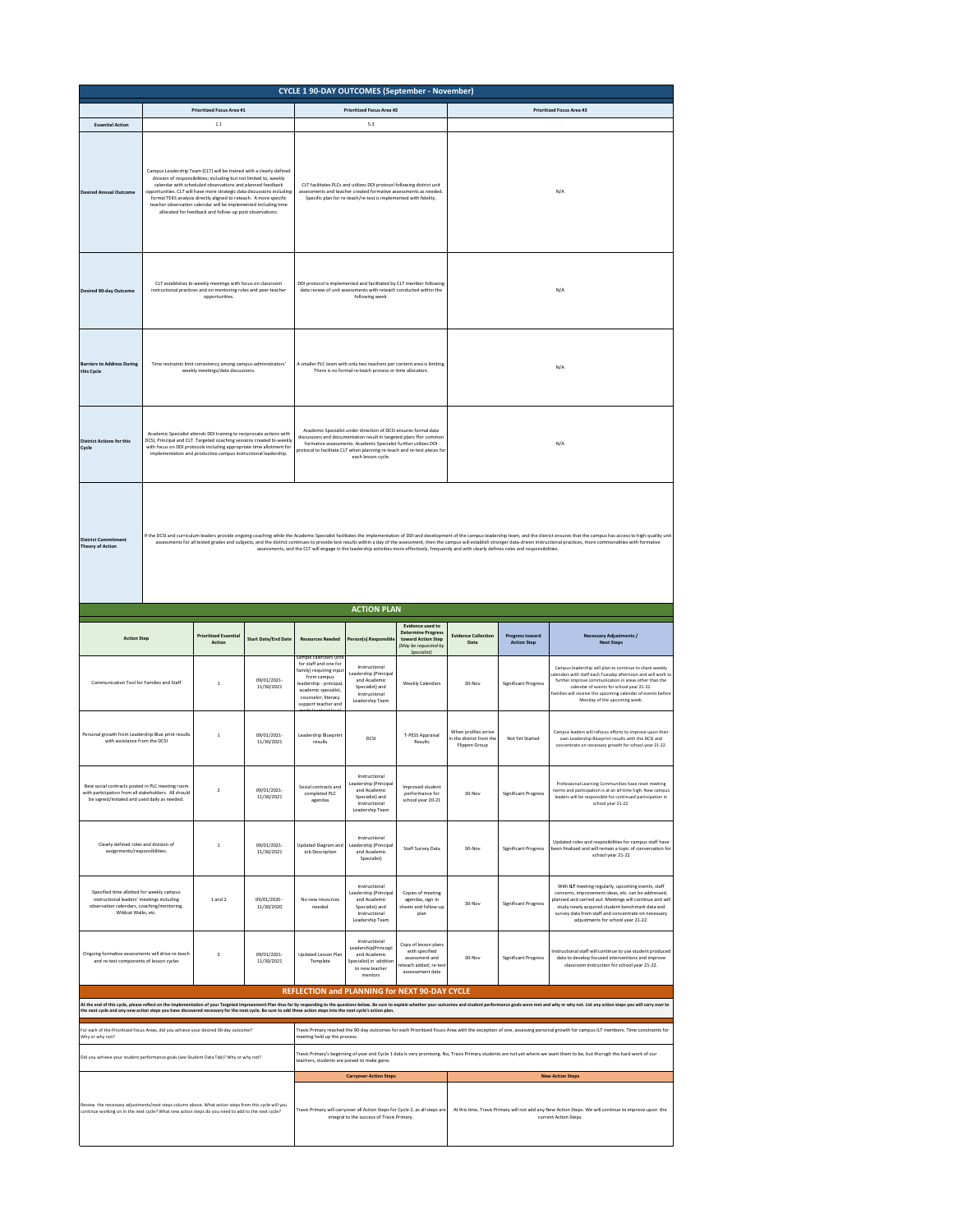| <b>CYCLE 2 90-DAY OUTCOMES (December-February)</b>                                                                                                          |  |                                                                                                                                                                                                                                                                                                                                                                                                                                                                                                                                                                                                                                                                                                                                                                                                             |                                                                                                                                                                                                                                                                                                                                                                                                                                                                                                                                                                                                                                                                                                                                                                                                                                                                                                                                                                                                                                                                        |                                                                                                                                                                                                                                                                                                                                                                                                                                                                                                                                                                                               |                                                                                                                                                                                                                                                                                                                                                                                                                                                                                           |                                                                                                                |                                                                   |                                              |                                                                                                                                                                                                                                                                                                                                   |  |  |
|-------------------------------------------------------------------------------------------------------------------------------------------------------------|--|-------------------------------------------------------------------------------------------------------------------------------------------------------------------------------------------------------------------------------------------------------------------------------------------------------------------------------------------------------------------------------------------------------------------------------------------------------------------------------------------------------------------------------------------------------------------------------------------------------------------------------------------------------------------------------------------------------------------------------------------------------------------------------------------------------------|------------------------------------------------------------------------------------------------------------------------------------------------------------------------------------------------------------------------------------------------------------------------------------------------------------------------------------------------------------------------------------------------------------------------------------------------------------------------------------------------------------------------------------------------------------------------------------------------------------------------------------------------------------------------------------------------------------------------------------------------------------------------------------------------------------------------------------------------------------------------------------------------------------------------------------------------------------------------------------------------------------------------------------------------------------------------|-----------------------------------------------------------------------------------------------------------------------------------------------------------------------------------------------------------------------------------------------------------------------------------------------------------------------------------------------------------------------------------------------------------------------------------------------------------------------------------------------------------------------------------------------------------------------------------------------|-------------------------------------------------------------------------------------------------------------------------------------------------------------------------------------------------------------------------------------------------------------------------------------------------------------------------------------------------------------------------------------------------------------------------------------------------------------------------------------------|----------------------------------------------------------------------------------------------------------------|-------------------------------------------------------------------|----------------------------------------------|-----------------------------------------------------------------------------------------------------------------------------------------------------------------------------------------------------------------------------------------------------------------------------------------------------------------------------------|--|--|
|                                                                                                                                                             |  | <b>Prioritized Focus Area #1</b>                                                                                                                                                                                                                                                                                                                                                                                                                                                                                                                                                                                                                                                                                                                                                                            |                                                                                                                                                                                                                                                                                                                                                                                                                                                                                                                                                                                                                                                                                                                                                                                                                                                                                                                                                                                                                                                                        |                                                                                                                                                                                                                                                                                                                                                                                                                                                                                                                                                                                               | <b>Prioritized Focus Area #2</b>                                                                                                                                                                                                                                                                                                                                                                                                                                                          |                                                                                                                |                                                                   |                                              | <b>Prioritized Focus Area #3</b>                                                                                                                                                                                                                                                                                                  |  |  |
| <b>Essential Action</b><br><b>Desired Annual Outcome</b>                                                                                                    |  | 1.1<br>The Instructional Leadership Team (ILT) will be trained with a<br>to, weekly calendars with scheduled observations and planned<br>feedback opportunities, data collection and dissemination for<br>review prior to meetings, and PLC responsibilities. ILT will have<br>more strategic data discussions including formal TEKS analysis<br>directly aligned to reteach development of the desired skill.<br>Additionally, a more specific teacher observation calendar with<br>one weekly informal walkthrough by administration, and one<br>appraisal by ILT member once per month for nine months will be<br>post observations. One hundred percent of submitted lesson<br>plans will reflect the desired reteach timeline and student data<br>sources will outline the post-check growth measures. | clearly defined division of responsibility; including but not limited<br>implemented including time allocated for feedback and follow-up                                                                                                                                                                                                                                                                                                                                                                                                                                                                                                                                                                                                                                                                                                                                                                                                                                                                                                                               |                                                                                                                                                                                                                                                                                                                                                                                                                                                                                                                                                                                               | 5.3<br>Instructional Leadership Team (ILT) facilitates PLCs each week and utilizes Data Driven Instruction (DDI) protocols<br>(or the 4 PLC questions) following the administration of district unit assessments and teacher-created formative<br>assessments. All plans for re-teach/re-test will be implemented with fidelity and observed by the ILT. The required<br>lesson cycle will include review of student misconceptions, reteach plan, and post checks with student outcomes. |                                                                                                                |                                                                   |                                              | N/A                                                                                                                                                                                                                                                                                                                               |  |  |
| <b>Desired 90-day Outcome</b>                                                                                                                               |  | walkthrough targets.                                                                                                                                                                                                                                                                                                                                                                                                                                                                                                                                                                                                                                                                                                                                                                                        | During Cycle 2, the ILT will conduct classroom observations at the<br>rate of one appraisal per week. Feedback, via the Capturing Kids'<br>Hearts Walkthrough form, is shared with the teacher from the ILT<br>SSISD will continue to provide Travis Primary staff with targeted coaching and guidance from the DCSI and the<br>appraiser. During the post conference, targeted goals for<br>district's Curriculum, Instruction and Assessment (CIA) team, district appointed and trained mentorship will<br>personal and student growth are set. "Accomplished" targets will<br>continue between veteran and new teachers on campus, in addition to the creation of rigorous district-created<br>be affirmed and new goals set for personal and student growth,<br>assessments and prompt access to student performance data.<br>while "Developing" targets will continue to be addressed.<br>Target: Data-driven decisions will show improved student performance by 20% in all student populations.<br>Target: All teachers will score "Accomplished" on 90% of CKH |                                                                                                                                                                                                                                                                                                                                                                                                                                                                                                                                                                                               |                                                                                                                                                                                                                                                                                                                                                                                                                                                                                           | N/A                                                                                                            |                                                                   |                                              |                                                                                                                                                                                                                                                                                                                                   |  |  |
| <b>Barriers to Address During</b><br>this Cycle                                                                                                             |  | The lack of substitute teachers due to the pandemic calls for<br>"other" campus staff, in the form of the campus principal,<br>academic specialist, interventionists, instructional aides,<br>secretaries, parent volunteers, etc. to cover classrooms and duty<br>times on the substitute teacher assignment list pushed out each<br>morning from Central Office. The barrier to be addressed in this<br>cycle is the campus's inability to have everyone in their newly<br>assigned role performing their newly outlined responsibilitiies.                                                                                                                                                                                                                                                               | stations when there is NSA or "No Sub Available" listed numerous                                                                                                                                                                                                                                                                                                                                                                                                                                                                                                                                                                                                                                                                                                                                                                                                                                                                                                                                                                                                       | Time for lesson planning, and instruction and intervention planning/scheduling is the barrier to address during Cycle 1.                                                                                                                                                                                                                                                                                                                                                                                                                                                                      |                                                                                                                                                                                                                                                                                                                                                                                                                                                                                           |                                                                                                                |                                                                   | N/A                                          |                                                                                                                                                                                                                                                                                                                                   |  |  |
| <b>District Actions for this</b><br>Cycle                                                                                                                   |  | SSISD will continue to provide support of, and to, the DCSI via the<br>district's Curriculum, Instruction and Assessment (CIA) team. CIA<br>appointed, and trained, mentorship will continue from veteran to new<br>teachers on campus. Additionally, rigorous, district-created<br>assessments and prompt access to student performance data will<br>continue to support and drive data-driven decisions.                                                                                                                                                                                                                                                                                                                                                                                                  |                                                                                                                                                                                                                                                                                                                                                                                                                                                                                                                                                                                                                                                                                                                                                                                                                                                                                                                                                                                                                                                                        | SSISD will continue to provide flexibility at the campus level for adjustments to be made to the master schedule<br>for improved instruction, intervention and extension.                                                                                                                                                                                                                                                                                                                                                                                                                     |                                                                                                                                                                                                                                                                                                                                                                                                                                                                                           |                                                                                                                |                                                                   | N/A                                          |                                                                                                                                                                                                                                                                                                                                   |  |  |
| <b>District Commitment</b><br><b>Theory of Action</b>                                                                                                       |  | If the DCSI and Instructinoal Leadership Team (ILT) continue to<br>monitor classrooms with walkthroughs and collect data via the<br>campus's Capturing Kids' Hearts Walkthrough form, the district<br>will continue to provide support and resources via The Flippen<br>Group. Specific support programs within the district plan include:<br>Capturing Kids' Hearts. This targeted plan aligns with growing<br>furture district leaders from Travis Primary.                                                                                                                                                                                                                                                                                                                                               |                                                                                                                                                                                                                                                                                                                                                                                                                                                                                                                                                                                                                                                                                                                                                                                                                                                                                                                                                                                                                                                                        | If the DCSI and Instructional Leadership Team (ILT) continue to provide ongoing coaching to teachers and facilitate<br>Data Driven Instruction (DDI) protocols during weekly PLCs, to establish stronger data-driven instructional<br>practices, including the use of formative assessments, then the district will ensure that the campus has access to<br>the district's CIA team for support, high-quality unit assessments for all tested grades and subjects and will<br>facilitate providing test results within one day of assessment and district-level support for results coaching. | N/A                                                                                                                                                                                                                                                                                                                                                                                                                                                                                       |                                                                                                                |                                                                   |                                              |                                                                                                                                                                                                                                                                                                                                   |  |  |
|                                                                                                                                                             |  |                                                                                                                                                                                                                                                                                                                                                                                                                                                                                                                                                                                                                                                                                                                                                                                                             |                                                                                                                                                                                                                                                                                                                                                                                                                                                                                                                                                                                                                                                                                                                                                                                                                                                                                                                                                                                                                                                                        |                                                                                                                                                                                                                                                                                                                                                                                                                                                                                                                                                                                               | <b>ACTION PLAN</b>                                                                                                                                                                                                                                                                                                                                                                                                                                                                        |                                                                                                                |                                                                   |                                              |                                                                                                                                                                                                                                                                                                                                   |  |  |
| <b>Action Step</b>                                                                                                                                          |  | <b>Prioritized Focus</b><br>Area                                                                                                                                                                                                                                                                                                                                                                                                                                                                                                                                                                                                                                                                                                                                                                            | <b>Start Date/End Date</b>                                                                                                                                                                                                                                                                                                                                                                                                                                                                                                                                                                                                                                                                                                                                                                                                                                                                                                                                                                                                                                             | <b>Resources Needed</b>                                                                                                                                                                                                                                                                                                                                                                                                                                                                                                                                                                       | <b>Person(s) Responsible</b>                                                                                                                                                                                                                                                                                                                                                                                                                                                              | <b>Evidence used to</b><br><b>Determine Progress</b><br>ward Action Ste<br>(May be requested by<br>Specialist) | <b>Evidence Collection</b><br>Date                                | <b>Progress toward</b><br><b>Action Step</b> | <b>Necessary Adjustments /</b><br><b>Next Steps</b>                                                                                                                                                                                                                                                                               |  |  |
| Communication Tool for Families and Staff                                                                                                                   |  | $\mathbf{1}$                                                                                                                                                                                                                                                                                                                                                                                                                                                                                                                                                                                                                                                                                                                                                                                                | 01/05/22 - 02/28/22                                                                                                                                                                                                                                                                                                                                                                                                                                                                                                                                                                                                                                                                                                                                                                                                                                                                                                                                                                                                                                                    | Sample calendars (one for staff and one for<br>family) requiring input from campus<br>leadership - principal, academic specialist,<br>counselor, literacy support teacher and<br>grade/content level teacher leaders                                                                                                                                                                                                                                                                                                                                                                          | Instructional Leadership (Principal and<br>Academic Specialist) and Instructional<br>Leadership Team                                                                                                                                                                                                                                                                                                                                                                                      | Weekly Calendars                                                                                               | 28-Feb                                                            | <b>Significant Progress</b>                  | Campus leadership will plan to continue to share<br>weekly calendars with staff each Thursday<br>afternoon and will work to further improve<br>communication in areas other than the calendar<br>of events for school year 21-22.<br>Families will receive the upcoming calendar of<br>events before Monday of the upcoming week. |  |  |
| Personal growth from Leadership Blue print<br>results with assistance from the DCSI                                                                         |  | $\mathbf{1}$                                                                                                                                                                                                                                                                                                                                                                                                                                                                                                                                                                                                                                                                                                                                                                                                | 01/05/22 - 02/28/22                                                                                                                                                                                                                                                                                                                                                                                                                                                                                                                                                                                                                                                                                                                                                                                                                                                                                                                                                                                                                                                    | Leadership Blueprint results                                                                                                                                                                                                                                                                                                                                                                                                                                                                                                                                                                  | DCSI                                                                                                                                                                                                                                                                                                                                                                                                                                                                                      | <b>T-PESS Appraisal</b><br>Results                                                                             | When profiles arrive<br>in the district from<br>the Flippen Group | Not Yet Started                              | Campus leaders will refocus efforts to improve<br>upon their own Leadership Blueprint results with<br>the DCSI and concentrate on necessary growth for<br>school year 21-22                                                                                                                                                       |  |  |
| New social contracts posted in PLC meeting room<br>with participation from all stakeholders. All<br>should be signed/initialed and used daily as<br>needed. |  | $\overline{2}$                                                                                                                                                                                                                                                                                                                                                                                                                                                                                                                                                                                                                                                                                                                                                                                              | 01/05/22 - 02/28/22                                                                                                                                                                                                                                                                                                                                                                                                                                                                                                                                                                                                                                                                                                                                                                                                                                                                                                                                                                                                                                                    | Social contracts and completed PLC agendas                                                                                                                                                                                                                                                                                                                                                                                                                                                                                                                                                    | Instructional Leadership (Principal and<br>Academic Specialist) and Instructional<br>Leadership Team                                                                                                                                                                                                                                                                                                                                                                                      | Improved student<br>performance for<br>school year 20-21                                                       | 28-Feb                                                            | <b>Significant Progress</b>                  | Professional Learning Communities have reset<br>meeting norms and participation is at an all-time<br>high. New campus leaders will be responsible for<br>continued participation in school year 21-22.                                                                                                                            |  |  |
| Clearly defined roles and division of<br>assignments/responsibilities.                                                                                      |  | $\mathbf{1}$                                                                                                                                                                                                                                                                                                                                                                                                                                                                                                                                                                                                                                                                                                                                                                                                | 01/05/22 - 02/28/22                                                                                                                                                                                                                                                                                                                                                                                                                                                                                                                                                                                                                                                                                                                                                                                                                                                                                                                                                                                                                                                    | Updated Diagram and Job Description                                                                                                                                                                                                                                                                                                                                                                                                                                                                                                                                                           | Instructional Leadership (Principal and<br>Academic Specialist)                                                                                                                                                                                                                                                                                                                                                                                                                           | Staff Survey Data                                                                                              | 28-Feb                                                            | <b>Significant Progress</b>                  | Updated roles and resposibilities for campus<br>staff have been finalized and will remain a<br>topic of conversation for school year 21-22.                                                                                                                                                                                       |  |  |
| Observation calendar planned for weekly classroom<br>walkthroughs by the ILT.                                                                               |  | 1 and 2                                                                                                                                                                                                                                                                                                                                                                                                                                                                                                                                                                                                                                                                                                                                                                                                     | 01/05/22 - 02/28/22                                                                                                                                                                                                                                                                                                                                                                                                                                                                                                                                                                                                                                                                                                                                                                                                                                                                                                                                                                                                                                                    | CKH Walkthrough Form                                                                                                                                                                                                                                                                                                                                                                                                                                                                                                                                                                          | nstructional Leadership (Principal and Academic<br>Specialist) and Instructional Leadership Team                                                                                                                                                                                                                                                                                                                                                                                          | Walkthrough Forms;<br>eedback; Start, Wish<br>and Target chart                                                 | 28-Feb                                                            | <b>Significant Progress</b>                  | An ongoing list of teacher feedback entitled "Star,<br>Wish and Target" documents the ILT debrief of<br>the previous week's walkthroughs.                                                                                                                                                                                         |  |  |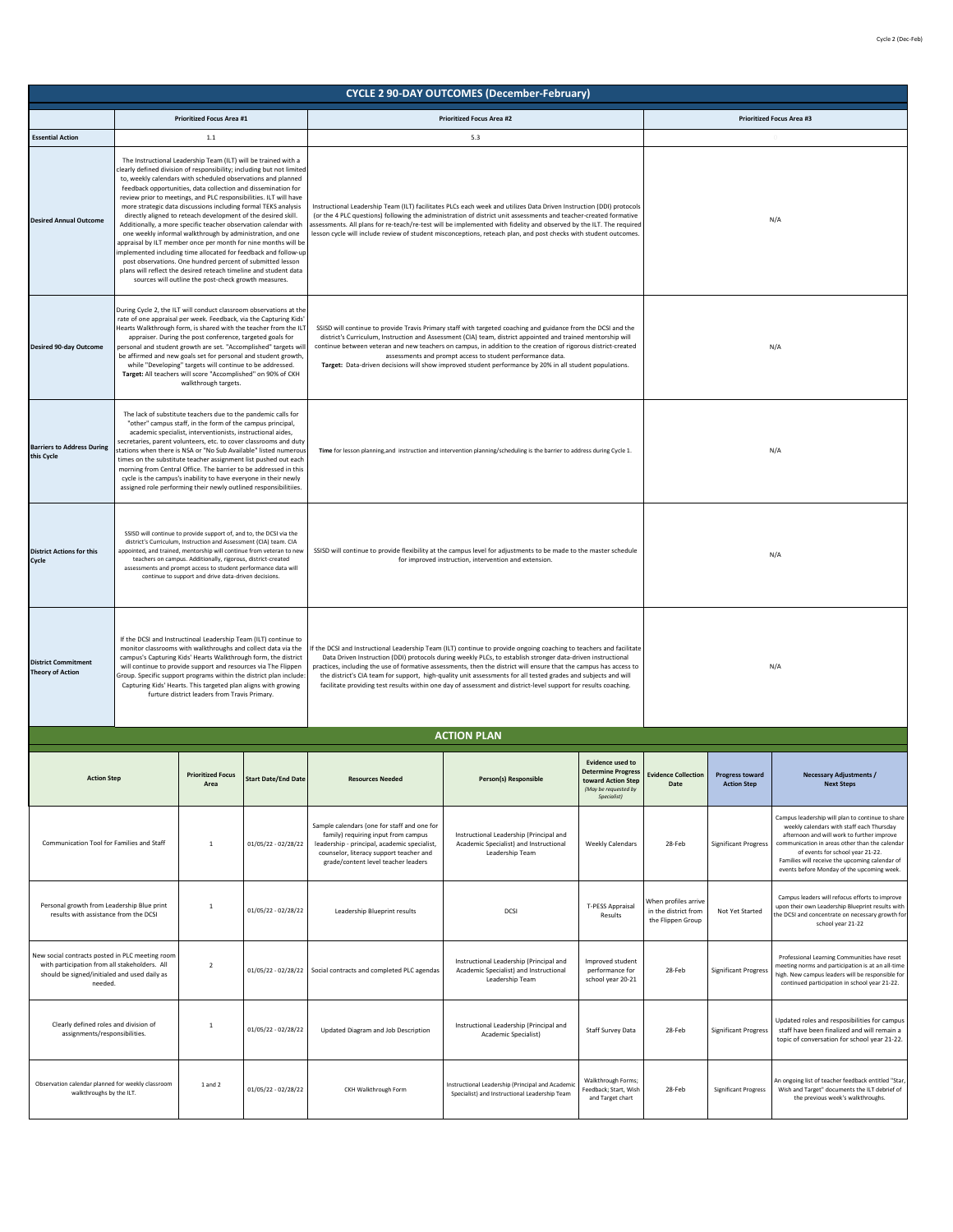| Specified time allotted for weekly campus<br>instructional leaders' meetings including<br>observation calendars, coaching/mentoring,<br>Wildcat Walks, etc.                                                                                                                                                                                                               | 1 and 2        | 01/05/22 - 02/28/22 | No new resources needed      | Instructional Leadership (Principal and<br>Academic Specialist) and Instructional<br>Leadership Team                    | Copies of meeting<br>agendas, sign-in<br>sheets and follow-up<br>plan                                                         | 28-Feb | <b>Significant Progress</b> | With ILT meeting regularly, upcoming events,<br>staff concerns, improvement ideas, etc. can<br>be addressed, planned and carried out.<br>Meetings will continue and will study newly<br>acquired student benchmark data and survey<br>data from staff and concentrate on necessary<br>adjustments for school year 21-22. |  |  |
|---------------------------------------------------------------------------------------------------------------------------------------------------------------------------------------------------------------------------------------------------------------------------------------------------------------------------------------------------------------------------|----------------|---------------------|------------------------------|-------------------------------------------------------------------------------------------------------------------------|-------------------------------------------------------------------------------------------------------------------------------|--------|-----------------------------|--------------------------------------------------------------------------------------------------------------------------------------------------------------------------------------------------------------------------------------------------------------------------------------------------------------------------|--|--|
| Ongoing formative assessments will drive re-teach<br>and re-test components of lesson cycles                                                                                                                                                                                                                                                                              | $\overline{2}$ | 01/05/22 - 02/28/22 | Updated Lesson Plan Template | Instructional Leadership(Princiapl and<br>Academic Specialist) in addition to new<br>teacher mentors                    | Copy of lesson plans<br>with specified<br>assessment and<br>reteach added: re-<br>test assessement<br>data                    | 28-Feb | <b>Significant Progress</b> | Instructional staff will continue to use<br>student produced data to develop focused<br>interventions and improve classroom<br>instruction for school year 21-22.                                                                                                                                                        |  |  |
| <b>REFLECTION and PLANNING for NEXT 90-DAY CYCLE</b>                                                                                                                                                                                                                                                                                                                      |                |                     |                              |                                                                                                                         |                                                                                                                               |        |                             |                                                                                                                                                                                                                                                                                                                          |  |  |
| At the end of this cycle, please reflect on the implementation of your Targeted Improvement Plan thus far by responding to the questions below. Be sure to explain whether your outcomes and student performance goals were me<br>new action steps you have discovered necessary for the next cycle. Be sure to add these action steps into the next cycle's action plan. |                |                     |                              |                                                                                                                         |                                                                                                                               |        |                             |                                                                                                                                                                                                                                                                                                                          |  |  |
| For each of the Prioritized Focus Areas, did you achieve your desired 90-day outcome? Why or why not?                                                                                                                                                                                                                                                                     |                |                     |                              |                                                                                                                         | N/A at time of submission                                                                                                     |        |                             |                                                                                                                                                                                                                                                                                                                          |  |  |
| Did you achieve your student performance goals (see Student Data Tab)? Why or why not?                                                                                                                                                                                                                                                                                    |                |                     |                              |                                                                                                                         | No Cycle 2 Data is currently available.                                                                                       |        |                             |                                                                                                                                                                                                                                                                                                                          |  |  |
|                                                                                                                                                                                                                                                                                                                                                                           |                |                     |                              | <b>Carryover Action Steps</b>                                                                                           |                                                                                                                               |        |                             | <b>New Action Steps</b>                                                                                                                                                                                                                                                                                                  |  |  |
| Review the necessary adjustments/next steps column above. What Action Steps from this cycle will you<br>continue working on in the next cycle? What new Action Steps do you need to add to the next cycle?                                                                                                                                                                |                |                     |                              | Travis Primary will carryover all Action Steps for Cycle 2, as all steps are integral to the success of Travis Primary. | At this time, Travis Primary will not add any New Action Steps. We will continue to<br>improve upon the current Action Steps. |        |                             |                                                                                                                                                                                                                                                                                                                          |  |  |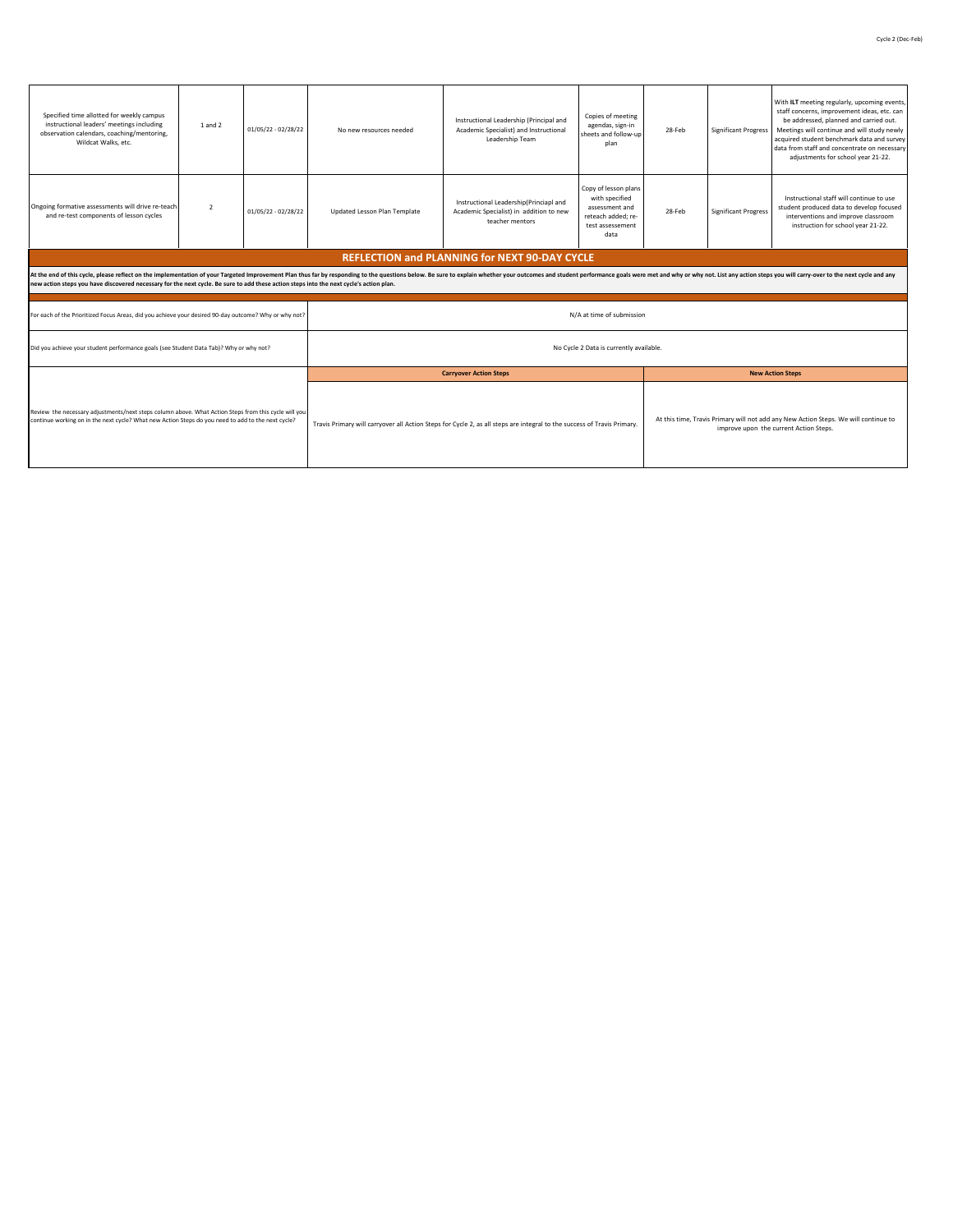|                                                                                              |                                                                                                                                                                                                                                                                                                                                                                                                                                                                                                                                                                                                                                                                                                                                                                                                                                                                                                                                                                                                                                                                                                                                                                                                                                                                                                                              |                                                                                                                                                                                                                                                                                                                                                                                    |                                                                                                                                                                                                                                                                                                                                                                                                                                                                                                | <b>CYCLE 3 90-DAY OUTCOMES (March-May)</b>                                                           |                                                                                                             |                                 |                                                                                                                                                                                                                                                                                                             |                                                                                                                                                                               |  |  |
|----------------------------------------------------------------------------------------------|------------------------------------------------------------------------------------------------------------------------------------------------------------------------------------------------------------------------------------------------------------------------------------------------------------------------------------------------------------------------------------------------------------------------------------------------------------------------------------------------------------------------------------------------------------------------------------------------------------------------------------------------------------------------------------------------------------------------------------------------------------------------------------------------------------------------------------------------------------------------------------------------------------------------------------------------------------------------------------------------------------------------------------------------------------------------------------------------------------------------------------------------------------------------------------------------------------------------------------------------------------------------------------------------------------------------------|------------------------------------------------------------------------------------------------------------------------------------------------------------------------------------------------------------------------------------------------------------------------------------------------------------------------------------------------------------------------------------|------------------------------------------------------------------------------------------------------------------------------------------------------------------------------------------------------------------------------------------------------------------------------------------------------------------------------------------------------------------------------------------------------------------------------------------------------------------------------------------------|------------------------------------------------------------------------------------------------------|-------------------------------------------------------------------------------------------------------------|---------------------------------|-------------------------------------------------------------------------------------------------------------------------------------------------------------------------------------------------------------------------------------------------------------------------------------------------------------|-------------------------------------------------------------------------------------------------------------------------------------------------------------------------------|--|--|
|                                                                                              | <b>Prioritized Focus Area #1</b>                                                                                                                                                                                                                                                                                                                                                                                                                                                                                                                                                                                                                                                                                                                                                                                                                                                                                                                                                                                                                                                                                                                                                                                                                                                                                             |                                                                                                                                                                                                                                                                                                                                                                                    |                                                                                                                                                                                                                                                                                                                                                                                                                                                                                                | <b>Prioritized Focus Area #2</b>                                                                     |                                                                                                             |                                 | <b>Prioritized Focus Area #3</b>                                                                                                                                                                                                                                                                            |                                                                                                                                                                               |  |  |
| <b>Essential Action</b>                                                                      | $1.1$<br>The Instructional Leadership Team (ILT) will be trained with a clearly defined division of                                                                                                                                                                                                                                                                                                                                                                                                                                                                                                                                                                                                                                                                                                                                                                                                                                                                                                                                                                                                                                                                                                                                                                                                                          |                                                                                                                                                                                                                                                                                                                                                                                    |                                                                                                                                                                                                                                                                                                                                                                                                                                                                                                | 5.3                                                                                                  |                                                                                                             |                                 |                                                                                                                                                                                                                                                                                                             |                                                                                                                                                                               |  |  |
| <b>Desired Annual Outcome</b>                                                                | responsibility; including but not limited to, weekly calendars with scheduled observations<br>and planned feedback opportunities, data collection and dissemination for review prior to<br>meetings, and PLC responsibilities. ILT will have more strategic data discussions including<br>Instructional Leadership Team (ILT) facilitates PLCs each week and utilizes Data Driven Instruction (DDI) protocols<br>formal TEKS analysis directly aligned to reteach development of the desired skill.<br>(or the 4 PLC questions) following the administration of district unit assessments and teacher-created formative<br>Additionally, a more specific teacher observation calendar with one weekly informal<br>assessments. All plans for re-teach/re-test will be implemented with fidelity and observed by the ILT. The required<br>walkthrough by administration, and one appraisal by ILT member once per month for nine<br>lesson cycle will include review of student misconceptions, reteach plan, and post checks with student outcomes.<br>months will be implemented including time allocated for feedback and follow-up post<br>observations. One hundred percent of submitted lesson plans will reflect the desired<br>reteach timeline and student data sources will outline the post-check growth measures. |                                                                                                                                                                                                                                                                                                                                                                                    |                                                                                                                                                                                                                                                                                                                                                                                                                                                                                                |                                                                                                      |                                                                                                             | N/A                             |                                                                                                                                                                                                                                                                                                             |                                                                                                                                                                               |  |  |
| <b>Desired 90-day Outcome</b>                                                                | During Cycle 3, the ILT will continue to conduct classroom observations at the rate of one<br>teachers will target goals for personal and student growth. "Accomplished" targets will<br>continue to be affirmed and new goals set for personal and student growth, while<br>"Developing" targets will continue to be addressed.<br>Target: 16 of 16 teachers will score "Accomplished" on 90% of CKH walkthrough targets.                                                                                                                                                                                                                                                                                                                                                                                                                                                                                                                                                                                                                                                                                                                                                                                                                                                                                                   | appraisal per week until the campus target is met. Feedback, via the Capturing Kids' Hearts<br>Walkthrough form is shared with the teacher from the ILT appraiser. Feedback provided to                                                                                                                                                                                            | SSISD will continue to provide Travis Primary staff with targeted coaching and assistance from either the DCSI and/or<br>the district's Curriculum, Instruction and Assessment (CIA) team to improve teacher and student performance data.<br>Target: Data-driven decisions will show improved student performance by 20% in all student populations.                                                                                                                                          |                                                                                                      | N/A                                                                                                         |                                 |                                                                                                                                                                                                                                                                                                             |                                                                                                                                                                               |  |  |
| <b>Barriers to Address During</b><br>this Cycle                                              | action plan. The district will continue it's masking plan as we attempt to have all staff on<br>campus and in their assigned roles. When campus leadership and support are pulled to<br>substitute in the classrooms building leaadership and support suffers.<br>Target: 100% of staff to be in their assigned role for student success.                                                                                                                                                                                                                                                                                                                                                                                                                                                                                                                                                                                                                                                                                                                                                                                                                                                                                                                                                                                    | The lack of quality substitute teachers will again be a barrier to success in this prioritized                                                                                                                                                                                                                                                                                     |                                                                                                                                                                                                                                                                                                                                                                                                                                                                                                | Time continues to be a barrier to address.                                                           |                                                                                                             | N/A                             |                                                                                                                                                                                                                                                                                                             |                                                                                                                                                                               |  |  |
| <b>District Actions for this</b><br>Cycle                                                    | SSISD will continue to provide support of, and to, the DCSI via the district's Curriculum,<br>Instruction and Assessment (CIA) team. CIA appointed, and trained, mentorship will<br>drive data-driven decisions.                                                                                                                                                                                                                                                                                                                                                                                                                                                                                                                                                                                                                                                                                                                                                                                                                                                                                                                                                                                                                                                                                                             | continue from veteran to new teachers on campus. Additionally, rigorous, district-created<br>assessments and prompt access to student performance data will continue to support and                                                                                                                                                                                                | SSISD will continue to provide flexibility at the campus level for adjustments to be made to the master schedule for<br>mproved instruction, intervention and extension. Training for our classroom and virtual teachers will continue from<br>the district's Curriculum, Instruction and Assessment (CIA) team, along with shared PLC times both campus and<br>district-wide, in order to better support all students.                                                                        |                                                                                                      |                                                                                                             |                                 | N/A                                                                                                                                                                                                                                                                                                         |                                                                                                                                                                               |  |  |
| <b>District Commitment</b><br><b>Theory of Action</b>                                        | aligns with growing furture district leaders from Travis Primary.                                                                                                                                                                                                                                                                                                                                                                                                                                                                                                                                                                                                                                                                                                                                                                                                                                                                                                                                                                                                                                                                                                                                                                                                                                                            | If the DCSI and Instructinoal Leadership Team (ILT) continue to monitor classrooms with<br>walkthroughs and collect data via the campus's Capturing Kids' Hearts Walkthrough form.<br>the district will continue to provide support and resources via The Flippen Group. Specific<br>support programs within the district plan include: Capturing Kids' Hearts. This targeted plan | If the DCSI and Instructional Leadership Team (ILT) continue to provide ongoing coaching to teachers and facilitate<br>Data Driven Instruction (DDI) protocols during weekly PLCs, to establish stronger data-driven instructional practices<br>including the use of formative assessments, then the district will ensure that the campus has access to the district's<br>CIA team for support, high-quality unit assessments for all tested grades and subjects and will facilitate providing | test results within one day of assessment and district-level support for results coaching.           |                                                                                                             | N/A                             |                                                                                                                                                                                                                                                                                                             |                                                                                                                                                                               |  |  |
|                                                                                              |                                                                                                                                                                                                                                                                                                                                                                                                                                                                                                                                                                                                                                                                                                                                                                                                                                                                                                                                                                                                                                                                                                                                                                                                                                                                                                                              |                                                                                                                                                                                                                                                                                                                                                                                    |                                                                                                                                                                                                                                                                                                                                                                                                                                                                                                | <b>ACTION PLAN</b>                                                                                   |                                                                                                             |                                 |                                                                                                                                                                                                                                                                                                             |                                                                                                                                                                               |  |  |
| <b>Action Step</b>                                                                           | <b>Prioritized Focus Area</b>                                                                                                                                                                                                                                                                                                                                                                                                                                                                                                                                                                                                                                                                                                                                                                                                                                                                                                                                                                                                                                                                                                                                                                                                                                                                                                | <b>Start Date/End Date</b>                                                                                                                                                                                                                                                                                                                                                         | <b>Resources Needed</b>                                                                                                                                                                                                                                                                                                                                                                                                                                                                        | Person(s) Responsible                                                                                | <b>Evidence used to Determine</b><br><b>Progress toward Action Step</b><br>(May be requested by Specialist) | <b>Evidence Collection Date</b> | <b>Progress toward Action Step</b>                                                                                                                                                                                                                                                                          | <b>Necessary Adjustments /</b><br><b>Next Steps</b>                                                                                                                           |  |  |
| Personal growth from Leadership Blue print results with<br>assistance from the DCSI          | $\mathbf{1}$                                                                                                                                                                                                                                                                                                                                                                                                                                                                                                                                                                                                                                                                                                                                                                                                                                                                                                                                                                                                                                                                                                                                                                                                                                                                                                                 | $3/1/2022 - 05/24/2022$                                                                                                                                                                                                                                                                                                                                                            | <b>Blueprint Leadership Results</b>                                                                                                                                                                                                                                                                                                                                                                                                                                                            | <b>DCSI and Principal</b>                                                                            | T-PESS Appraisal Results                                                                                    | 5/27/2022                       | Significant Progress                                                                                                                                                                                                                                                                                        | Campus leaders will continue efforts to improve<br>upon their own Leadership Blueprint results with<br>the DCSI and concentrate on necessary growth for<br>school year 21-22. |  |  |
| Observation calendar planned for weekly classroom<br>walkthroughs by the ILT.                | 1 and 2                                                                                                                                                                                                                                                                                                                                                                                                                                                                                                                                                                                                                                                                                                                                                                                                                                                                                                                                                                                                                                                                                                                                                                                                                                                                                                                      | 3/1/2022 - 05/24/2022                                                                                                                                                                                                                                                                                                                                                              | CKH Walkthrough Form                                                                                                                                                                                                                                                                                                                                                                                                                                                                           | Instructional Leadership (Principal<br>and Academic Specialist) and<br>Instructional Leadership Team | Walkthrough Forms; Feedback; Star,<br>Wish and Target Chart                                                 | 5/27/2022                       | <b>Significant Progress</b>                                                                                                                                                                                                                                                                                 | An ongoing list of teacher feedback entitled "Star,<br>Wish and Target" documents the ILT debrief of the<br>previous week's walkthroughs.                                     |  |  |
| Ongoing formative assessments will drive re-teach and<br>re-test components of lesson cycles | $\overline{2}$                                                                                                                                                                                                                                                                                                                                                                                                                                                                                                                                                                                                                                                                                                                                                                                                                                                                                                                                                                                                                                                                                                                                                                                                                                                                                                               | 3/1/2022 - 05/24/2022                                                                                                                                                                                                                                                                                                                                                              | No new resources needed                                                                                                                                                                                                                                                                                                                                                                                                                                                                        | nstructional Leadership(Principal and<br>Academic Specialist) in addition to<br>new teacher mentors  | Lesson plans with specified<br>assessment and reteach added; re-<br>test assessement data.                  | 5/27/2022                       | Instructional staff will continue to use student-<br>produced data to develop focused interventions<br>and improve face-to-face and virtual instruction<br>Complete<br>for school year 21-22 Instructional staff will use<br>student-produced data to update curriculum<br>documents for school year 21-22. |                                                                                                                                                                               |  |  |
|                                                                                              |                                                                                                                                                                                                                                                                                                                                                                                                                                                                                                                                                                                                                                                                                                                                                                                                                                                                                                                                                                                                                                                                                                                                                                                                                                                                                                                              |                                                                                                                                                                                                                                                                                                                                                                                    | At the end of this cycle, please reflect on the implementation of your Targeted Improvement Plan thus far by responding to the questions below. Be sure to explain whether your outcomes and student performance goals were me                                                                                                                                                                                                                                                                 | REFLECTION and PLANNING for NEXT 90-DAY CYCLE                                                        |                                                                                                             |                                 |                                                                                                                                                                                                                                                                                                             |                                                                                                                                                                               |  |  |
| cycle. Be sure to add these action steps into the next cycle's action plan.                  |                                                                                                                                                                                                                                                                                                                                                                                                                                                                                                                                                                                                                                                                                                                                                                                                                                                                                                                                                                                                                                                                                                                                                                                                                                                                                                                              |                                                                                                                                                                                                                                                                                                                                                                                    |                                                                                                                                                                                                                                                                                                                                                                                                                                                                                                |                                                                                                      |                                                                                                             |                                 |                                                                                                                                                                                                                                                                                                             |                                                                                                                                                                               |  |  |
|                                                                                              | For each of the Prioritized Focus Areas, did you achieve your desired 90-day outcome? Why or why not?                                                                                                                                                                                                                                                                                                                                                                                                                                                                                                                                                                                                                                                                                                                                                                                                                                                                                                                                                                                                                                                                                                                                                                                                                        |                                                                                                                                                                                                                                                                                                                                                                                    |                                                                                                                                                                                                                                                                                                                                                                                                                                                                                                | N/A at time of submission                                                                            |                                                                                                             |                                 |                                                                                                                                                                                                                                                                                                             |                                                                                                                                                                               |  |  |
|                                                                                              | Did you achieve your student performance goals (see Student Data Tab)? Why or why not?                                                                                                                                                                                                                                                                                                                                                                                                                                                                                                                                                                                                                                                                                                                                                                                                                                                                                                                                                                                                                                                                                                                                                                                                                                       |                                                                                                                                                                                                                                                                                                                                                                                    |                                                                                                                                                                                                                                                                                                                                                                                                                                                                                                |                                                                                                      | No Cycle 2 Data is currently available.                                                                     |                                 |                                                                                                                                                                                                                                                                                                             |                                                                                                                                                                               |  |  |
|                                                                                              |                                                                                                                                                                                                                                                                                                                                                                                                                                                                                                                                                                                                                                                                                                                                                                                                                                                                                                                                                                                                                                                                                                                                                                                                                                                                                                                              |                                                                                                                                                                                                                                                                                                                                                                                    |                                                                                                                                                                                                                                                                                                                                                                                                                                                                                                | <b>Carryover Action Steps</b>                                                                        |                                                                                                             |                                 | <b>New Action Steps</b>                                                                                                                                                                                                                                                                                     |                                                                                                                                                                               |  |  |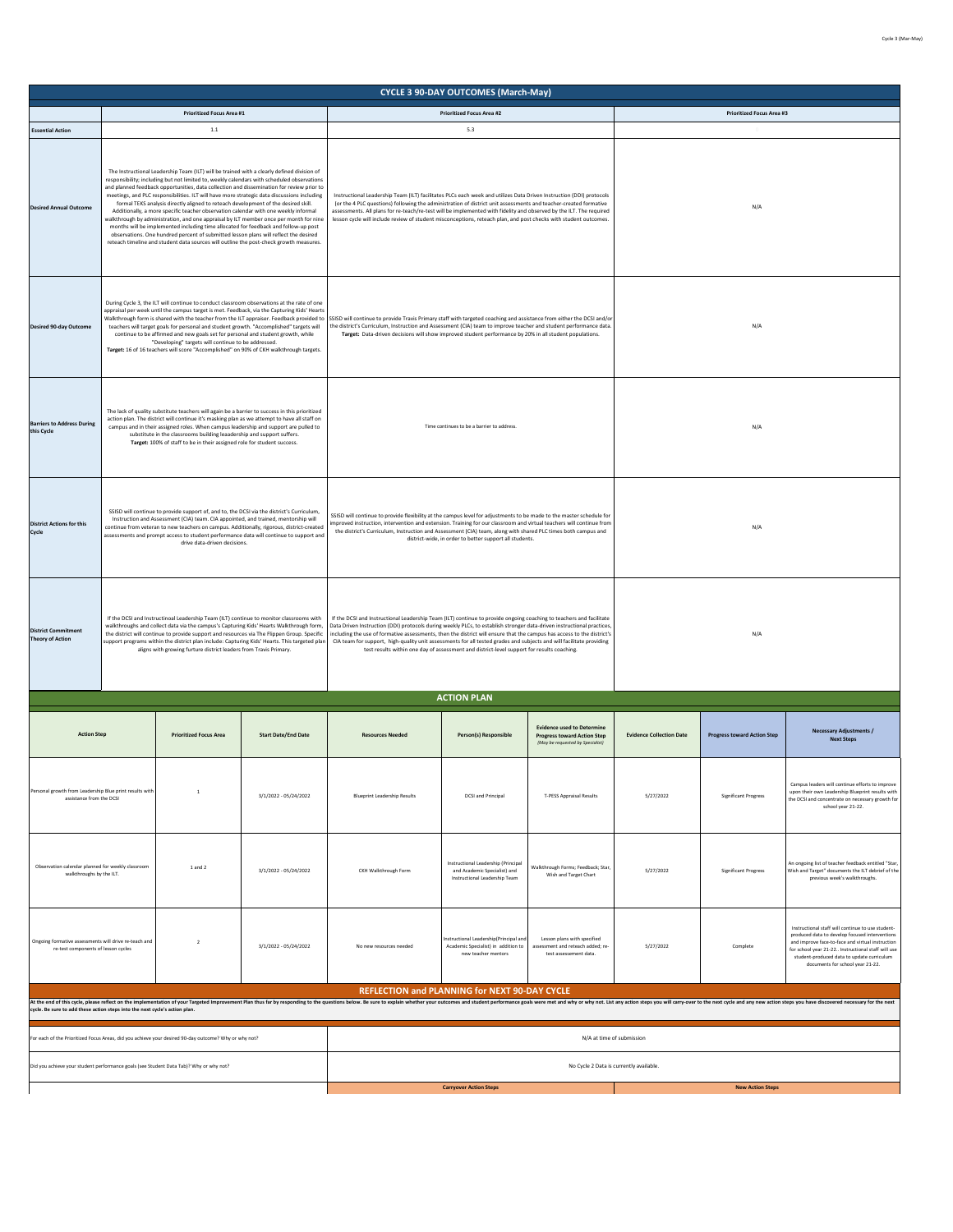|                                                                   | Review the necessary adjustments/next steps column above. What Action Steps from this cycle will you continue working on in the<br>next cycle? What new Action Steps do you need to add to the next cycle?                     | Travis Primary will carryover all Action Steps for Cycle 2, as all steps are integral to the success of Travis Primary. | At this time, Travis Primary will not add any New Action Steps. We will continue to improve upon the current Action<br>Steps. |  |  |  |  |  |  |  |  |  |
|-------------------------------------------------------------------|--------------------------------------------------------------------------------------------------------------------------------------------------------------------------------------------------------------------------------|-------------------------------------------------------------------------------------------------------------------------|-------------------------------------------------------------------------------------------------------------------------------|--|--|--|--|--|--|--|--|--|
| <b>END OF YEAR REFLECTION</b>                                     |                                                                                                                                                                                                                                |                                                                                                                         |                                                                                                                               |  |  |  |  |  |  |  |  |  |
|                                                                   | Please reflect on the year's implementation of your Targeted Improvement Plan by responding to the questions below. Be sure to explain whether your campus achieved the desired annual outcome for each Prioritized Focus Area |                                                                                                                         |                                                                                                                               |  |  |  |  |  |  |  |  |  |
|                                                                   | <b>Prioritized Focus Area #1</b>                                                                                                                                                                                               | <b>Prioritized Focus Area #2</b>                                                                                        | <b>Prioritized Focus Area #3</b>                                                                                              |  |  |  |  |  |  |  |  |  |
| <b>Essential Action</b>                                           | $1.1\,$                                                                                                                                                                                                                        | 5.3                                                                                                                     | N/A                                                                                                                           |  |  |  |  |  |  |  |  |  |
| <b>Desired Annual Outcome</b>                                     |                                                                                                                                                                                                                                |                                                                                                                         |                                                                                                                               |  |  |  |  |  |  |  |  |  |
| Did the campus achieve the<br>desired outcome? Why or<br>why not? |                                                                                                                                                                                                                                |                                                                                                                         |                                                                                                                               |  |  |  |  |  |  |  |  |  |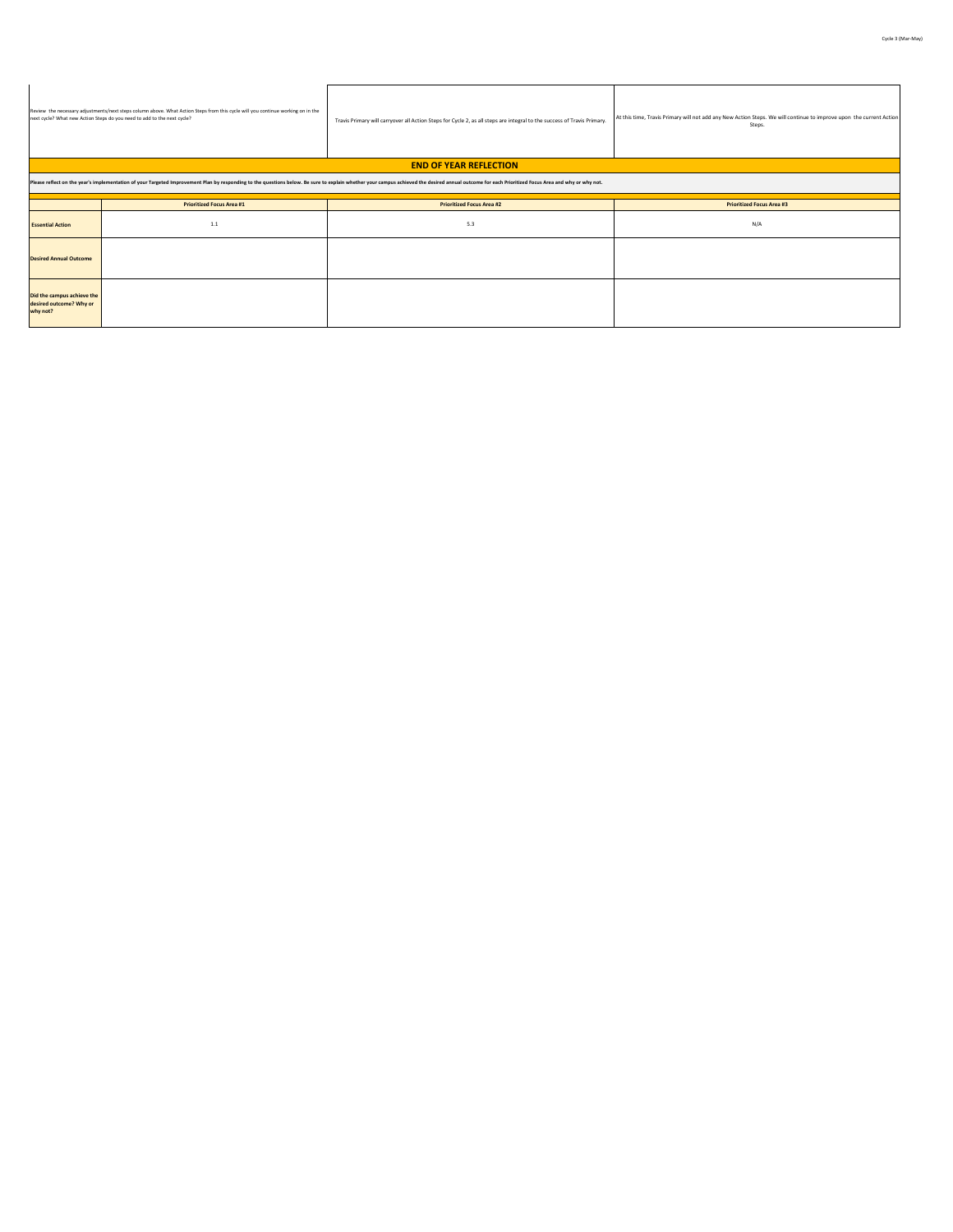## **CYCLE 4 90-DAY OUTCOMES (June-August)** The purpose of this 90-Day action plan is to prepare for the upcoming school year. The essential actions the campus prioritizes may have changed based on progress made in the school year or based on ESF diagnostic results. **portion of the plan by reflecting on your campus's progress this year, and identifying your focus areas for next year. This tab serves as the foundation for next year's Targeted Improvement plan. Complete each section below: Essential Action: From the drop-down menu, select 2-3 Essential Actions the campus has selected to prioritize in the 2021-2022 school year. Rationale: Explain the reason(s) this campus chose to focus on these Essential Actions this year. Communication: Describe how you will communicate your priorities to your stakeholders and how you will create buy-in from key stakeholder groups.**

**Desired Annual Outcome: For each prioritized focus area selected, create your annual goal that is specific, measurable, attainable, and realistic.** 

**Desired 90-Day Outcome: Describe the specific, measurable goal the campus plans to achieve by the end of this cycle (June-August) for each prioritized focus area.**

Capacity Building: For each prioritized focus area selected, list any internal/external capacity building efforts or cohorts in which you will participate this year. You can refer to the Vetted Improvement Programs found h **https://texasesf.org/vetted-programs/**

**Barriers: For each prioritized focus area selected, list the barriers to implementation the campus may face throughout the year.**

**District Actions for this Cycle: List what the district will do to support the campus to achieve the desired outcome during this 90-day cycle .**

District Commitment Theory of Action: For each prioritized focus area selected, list what the district will do to support the campus to achieve its desired annual outcome. Be sure to reference the District Commitments foun **https://texasesf.org/framework/**

|                                                                                                      | <b>Prioritized Focus Area #1</b>                                                                                                                                                                                                                                                                                                                                                                                                                                                      | <b>Prioritized Focus Area #2</b>                                                                                                                                                                                                                                                                                                                                                                                                                                           | <b>Prioritized Focus Area #3</b> |
|------------------------------------------------------------------------------------------------------|---------------------------------------------------------------------------------------------------------------------------------------------------------------------------------------------------------------------------------------------------------------------------------------------------------------------------------------------------------------------------------------------------------------------------------------------------------------------------------------|----------------------------------------------------------------------------------------------------------------------------------------------------------------------------------------------------------------------------------------------------------------------------------------------------------------------------------------------------------------------------------------------------------------------------------------------------------------------------|----------------------------------|
| <b>Essential Action</b>                                                                              | 1.1                                                                                                                                                                                                                                                                                                                                                                                                                                                                                   | 5.3                                                                                                                                                                                                                                                                                                                                                                                                                                                                        | N/A                              |
| Rationale                                                                                            | Travis Primary will pull forward Essential Action 1.1 to live one full<br>school year with the focus area to achieve desired outcomes for<br>staff expectations, student achievement and campus culture and                                                                                                                                                                                                                                                                           | Travis Primary will pull forward Essential Action 5.3 to live one full<br>school year with the focus area to achieve desired outcomes for<br>instruction and student achievement.                                                                                                                                                                                                                                                                                          | N/A                              |
| How will you communicate<br>these priorities to your<br>stakeholders? How will you<br>create buy-in? | Stakeholders will receive communication about Prioritized Focus<br>Area 1.1 during August Professional Development days prior to<br>the start of school. The ILT will share the plan with new and<br>existing staff, as we prepare all for a more hands-on approach to<br>be taken by the ILT, specifically with regard to lesson plan writing.                                                                                                                                       | Stakeholders will receive communication about Prioritized Focus<br>Area 5.3 during August Professional Development days prior to the<br>start of school. The ILT will study student performance data with<br>new and existing staff, as we prepare all for a more hands-on<br>approach from the ILT with regard to the study of TEKS objectives                                                                                                                            | N/A                              |
| <b>Desired Annual Outcome</b>                                                                        | Buy-in will be created because all staff are ready to work without<br>The Instructional Leadership Team (ILT) will be trained with a<br>clearly defined division of responsibility; including but not limited<br>to, weekly calendars with scheduled observations and planned<br>feedback opportunities, data collection and dissemination for<br>review prior to meetings, and PLC responsibilities. ILT will have<br>more strategic data discussions including formal TEKS analysis | and student data its impact on student achievement. Buy-in will be<br>Instructional Leadership Team (ILT) facilitates PLCs each week and<br>utilizes Data Driven Instruction (DDI) protocols (or the 4 PLC<br>questions) following the administration of district unit assessments<br>and teacher-created formative assessments. All plans for re-teach/re-<br>test will be implemented with fidelity and observed by the ILT. The                                         | N/A                              |
| <b>Desired 90-Day Outcome</b>                                                                        | During Cycle 4, the ILT will review student achievement by teacher and<br>will establish target goals for personal and student growth.<br>"Accomplished" targets will continue to be affirmed while new goals are<br>set for personal and student growth. Teachers found to remain or fall in<br>the "Developing" range on targets will be addressed with conversation<br>regarding the expected rigor expected and required in weekly lesson                                         | required lesson cycle will include review of student misconceptions,<br>SSISD will provide Travis Primary leadership with targeted coaching<br>and assistance from the DCSI and the district's Curriculum,<br>Instruction and Assessment (CIA) team to improve teacher and<br>student performance through the focused study of individual<br>student STAAR data as compared to student reading level.<br>Target: Data-driven decisions create improved student performance | N/A                              |
| How will the campus build<br>capacity in this area?<br>Who will you partner with?                    | Capacity will be built by strengthening relationships with staff,<br>and Lead4ward.                                                                                                                                                                                                                                                                                                                                                                                                   | Capacity will be built by strengthening relationships with all<br>and continued partnerships with The Flippen Group, Region 8 ESC   stakeholders, continued partnerships with The Flippen Group, Region<br>8 ESC and Lead4ward.                                                                                                                                                                                                                                            | N/A                              |
| <b>Barriers to Address</b><br>throughout the year                                                    | Fidelity of implementation of CKH processes and effective<br>instruction by individual classroom teachers.<br>Target: 100% of staff to be in their assigned role, doing their<br>assigned job and doing it well.                                                                                                                                                                                                                                                                      | Fidelity of implementation of CKH processes and effective instruction<br>by individual classroom teachers, in addition to individual student<br>performance.<br>Target: 100% of staff and students will be in their assigned role,<br>doing their assigned job and doing it well.                                                                                                                                                                                          | N/A                              |
| <b>District Actions for this</b><br>Cycle                                                            | SSISD will continue to provide support to the DCSI and Campus<br>leaders via the district's Curriculum, Instruction and Assessment<br>(CIA) team.                                                                                                                                                                                                                                                                                                                                     | SSISD will continue to provide flexibility at the campus level for<br>adjustments to be made to the master schedule for improved<br>instruction, intervention and extension. Addtionally, SSISD will                                                                                                                                                                                                                                                                       | N/A                              |
| <b>District Commitment</b><br><b>Theory of Action</b>                                                | in the DCSI and instructingal Leadership Team (ILT) continue to<br>monitor classroom data and address weaknesses, the district will<br>continue to provide support and resources via The Flippen Group.<br>Specific support programs within the district plan include:                                                                                                                                                                                                                | the DCSI and instructional Leadership Team (ILT) continue to make<br>data-driven decisions with regard to new hires and<br>assignments/reassignments, the district wil continue to provide<br>cross to the CIA team and all of its many resources at the campus!                                                                                                                                                                                                           | N/A                              |
|                                                                                                      |                                                                                                                                                                                                                                                                                                                                                                                                                                                                                       | <b>ACTION PLAN</b>                                                                                                                                                                                                                                                                                                                                                                                                                                                         |                                  |
|                                                                                                      | In each row below list the actions the campus is taking during this cycle to achieve its desired outcomes and address the identified barriers to implementation.                                                                                                                                                                                                                                                                                                                      |                                                                                                                                                                                                                                                                                                                                                                                                                                                                            |                                  |

**In the campus is to implementations in the campus is the contribution** 

**For each action step, indicate:**

 **- the prioritized essential action it is aligned to,**

 **- the start date/end date during this specific cycle,**

 **- the resources needed to accomplish this task,**

 **- the person(s) responsible for ensuring task is accomplished, - the evidence that will be used to determine progress toward the action step, and**

 **- the date evidence will be collected.**

**At the end of each cycle -** 

For each action step: (1) select the progress review status from the drop down menu, and (2) describe what next steps will be taken during the next cycle.<br>For each action that has not been MET, please update column J with